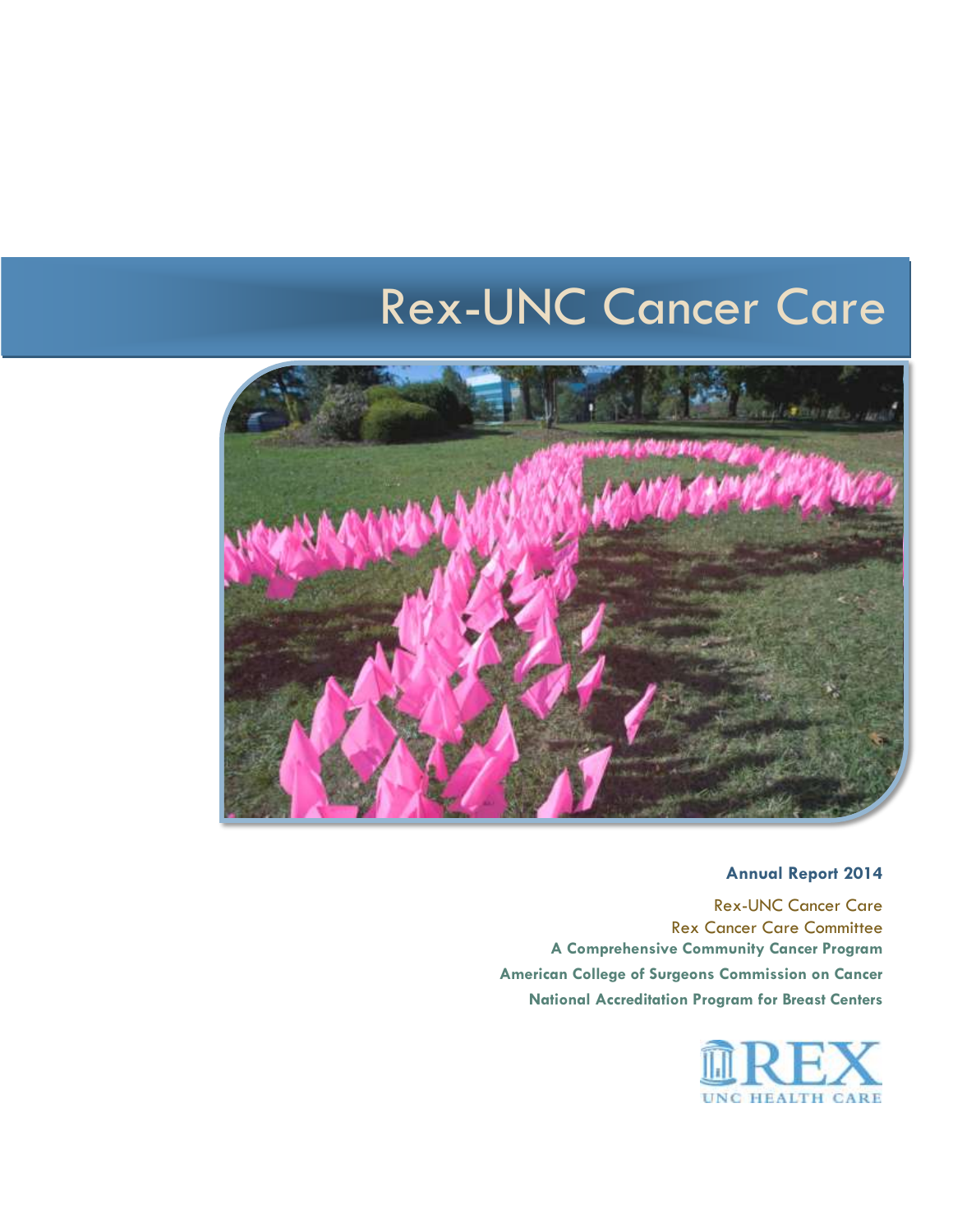# **Rex-UNC Cancer Center 2014 Annual Report**

| <b>Table of Contents</b>                                  | Page           |
|-----------------------------------------------------------|----------------|
| p Mission & Core Values                                   | $\overline{2}$ |
| htroduction                                               | 3              |
| po Accreditation & Requirements                           | 4              |
| a Annual Study 2014: Breast Cancer-Late Stage Disease     | 5              |
| Late Stage Population Analysis<br>$\circ$                 |                |
| <b>TMN Staging</b><br>$\circ$                             |                |
| → NCDB Breast Cancer Survival Comparatives                | 7              |
| & Cancer Tumor Registry                                   | 7              |
| po Rex Analytic & Non-Analytic Cases                      | 9              |
| <b>By Volume Analysis</b><br>$\circ$                      |                |
| <b>By Site Analysis</b><br>$\circ$                        |                |
| Rex-UNC Cancer Research                                   | 12             |
| po Comprehensive Breast Care Program                      | 13             |
| <b>Community Outreach &amp; Prevention</b><br>$\circ$     |                |
| <b>Imaging &amp; Diagnostics</b><br>$\circ$               |                |
| <b>Multidisciplinary Care Management</b><br>$\circ$       |                |
| Rex Physician Practices                                   | 15             |
| <b>Rex Surgical and Surgical Specialties</b><br>$\circ$   |                |
| <b>Rex Hematology &amp; Radiation Oncology</b><br>$\circ$ |                |
| <b>Multidisciplinary Care Management</b><br>$\circ$       |                |
| portient Navigation                                       | 17             |
| posed by Psychosocial & Nutritional Management            | 18             |
| possible Support Programs & Groups                        | 19             |
| p Wellness, Rehabilitation & Lymphedema Management        | 20             |
| p Acknowledgements                                        | 21             |
| Contributors<br>$\circ$                                   |                |
| References & Resources<br>$\circ$                         |                |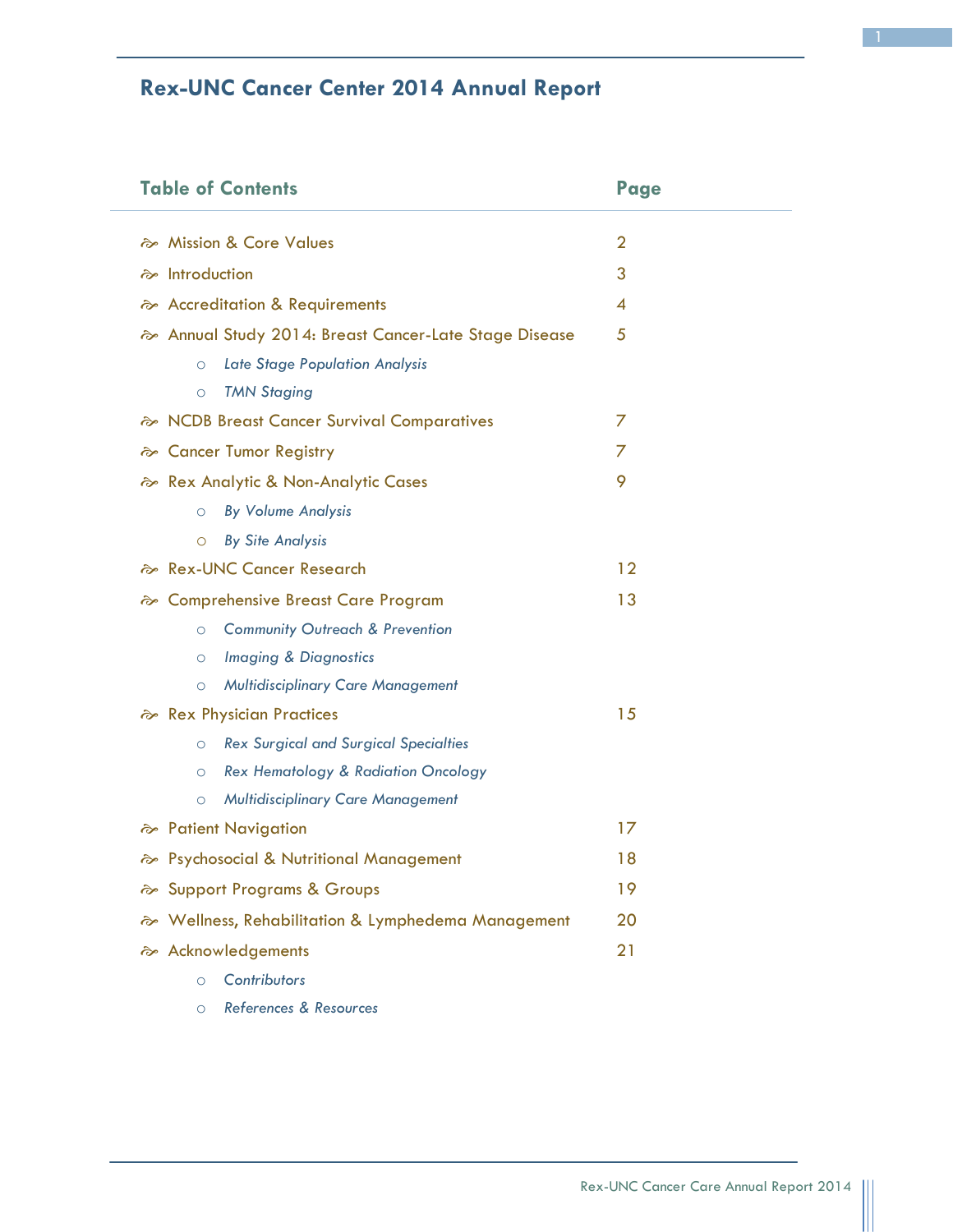# **Rex-UNC Cancer Care Mission and Core Values**

# **Mission**

The mission of Rex-UNC Cancer Care is to provide our patients with exceptional cancer care and to ensure timely and convenient access to the most effective strategies to prevent, treat, and ultimately cure cancer in the future. Rex-UNC Cancer Care provides expert, compassionate care to patients with cancer through close collaboration among providers across all disciplines of oncology.

# **Core Values**

#### **Impact**

We strive to provide timely access to care in a caring and compassionate setting close to patients' homes, and to relieve the burden of disease now and for the future through our research, clinical care, education, outreach and advocacy.

# **Excellence**

We pursue excellence relentlessly and with integrity in all that we do, adhering always to the highest standards of conduct.

#### **Compassion and Respect**

We strive to exceed expectations for compassion and respect for those in our care and for one another.

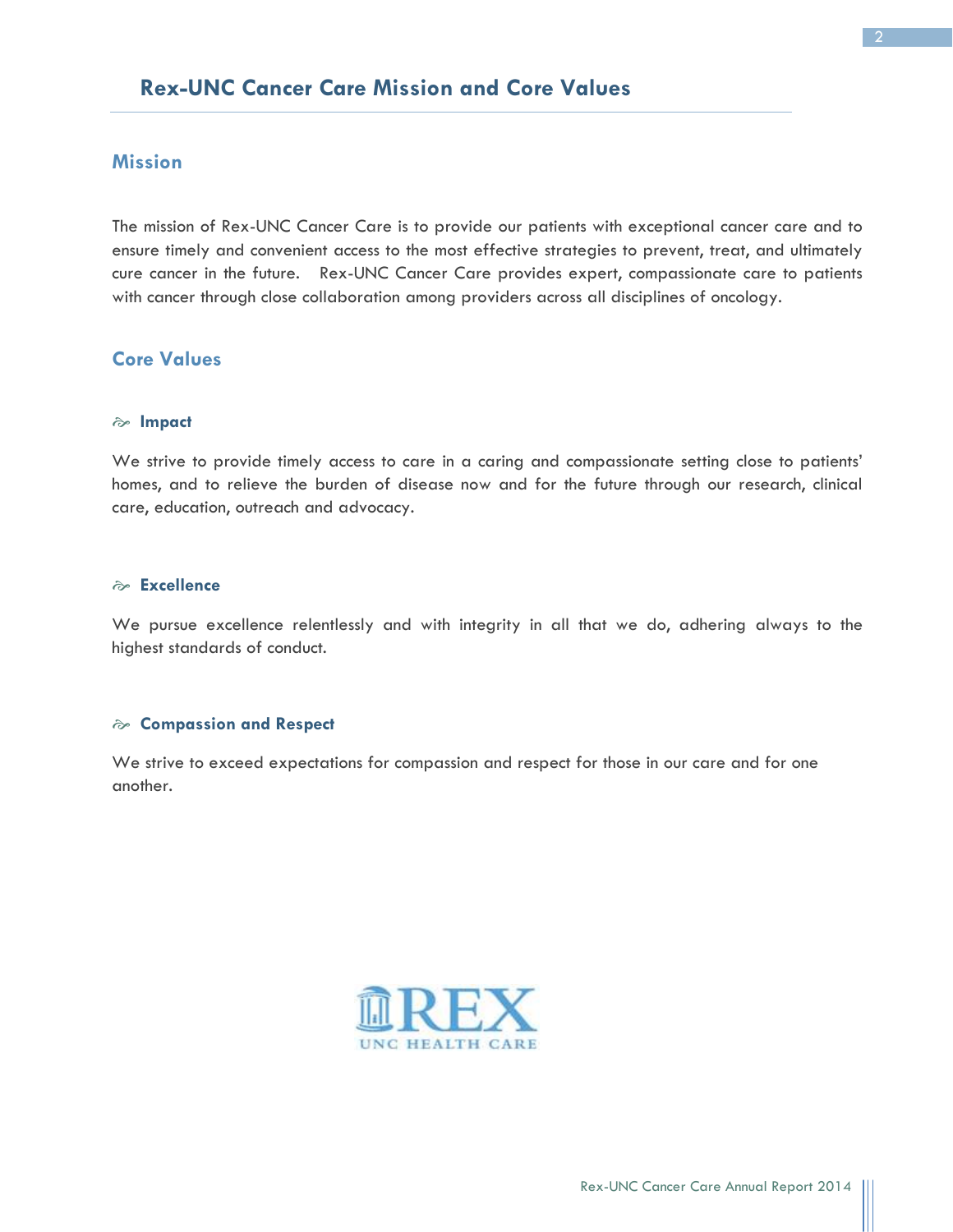# **Introduction**

The Rex Cancer Care Committee is the designated multidisciplinary body for program leadership and administrative oversight, development, and review of oncology services and care at Rex-UNC Cancer Care.

As an official Rex Hospital medical staff forum, the Cancer Care Committee communicates directly with Hospital Administration and UNC Health System executive and operational leadership. Its composition, as required by the Commission on Cancer, includes board-certified physicians from surgery, medical oncology, radiation oncology, diagnostic radiology, and pathology, along with the cancer liaison physician, clinical research manager, pain control/palliative care specialist, and representatives from Hospital administration, nursing, pharmacy, psycho-social services, cancer registry, and quality improvement.

Annually, as required by the Commission on Cancer, the Rex Cancer Care Committee identifies a designated topic of relevance and interest for comprehensive study and evaluation. These findings are published through the Rex Cancer Annual Report and made publicly available to the organization and the community.



#### **Cancer Care Committee Membership 2014**

| po Jeff Crane, MD            | Chairman                                           |
|------------------------------|----------------------------------------------------|
| a David B. Eddleman, MD      | ACoS Liaison (Prior) / Breast Care Committee Chair |
| → Yale Podnos, MD            | ACoS Liaison (Current) / Surgical Oncology         |
| posed Jeremiah Boles, MD     | <b>Hematology Oncology</b>                         |
| p Nathan Sheets, MD          | <b>Radiation Oncology</b>                          |
| p Keith Volmer, MD           | Pathology                                          |
| p Kirk Peterson, MD          | Radiology                                          |
| por Grates, MBA              | <b>Cancer Center Executive Director</b>            |
| p Vickie Byler, MSN          | <b>Cancer Center Director (Prior)</b>              |
| ੈ Kathleen Foote, CTR        | Cancer Registry Manager                            |
| → Cynthia Jones, BSHA, CPHQ  | Quality Coordinator                                |
| p→ Nancy Burns, RN           | Cancer Research                                    |
| po Claudia Hepburn, RN       | <b>Oncology Nurse Manager</b>                      |
| → Kimberly Fradel, MSW, LCSW | Social Work                                        |
| → Toni Miller, NP            | <b>Palliative Care</b>                             |
| → Catherine Fine, MS, CGC    | Genetics                                           |
| p Emmeline Madsen, MPH       | <b>Cancer Specialty Services Manager</b>           |

#### *Additional Supporting Membership 2014*

| Alden Parsons, MD $\sim$ Thoracic Surgery                           | Matthew Strouch, $MD \sim$ Surgery                     | Meena Mohan, $MD \sim$ Hospitalist  |
|---------------------------------------------------------------------|--------------------------------------------------------|-------------------------------------|
| Robert Wehbie, MD~ Medical Oncology                                 | Donna Sterne, $RPh\sim Pharmacy$                       | Jeff Gross, RPh~Pharmacy            |
| Jennifer Headen, MHA~ RHOA Adm                                      | Fred Fangman, RT~RadOnc Adm Nancy Reifsteck, OTR~Rehab |                                     |
| Patty Marshall, RD, CSO, LDN Suaznne Smith, RD, CSO, LDN~ Nutrition |                                                        | Deb Andersson, $RN \sim In$ patient |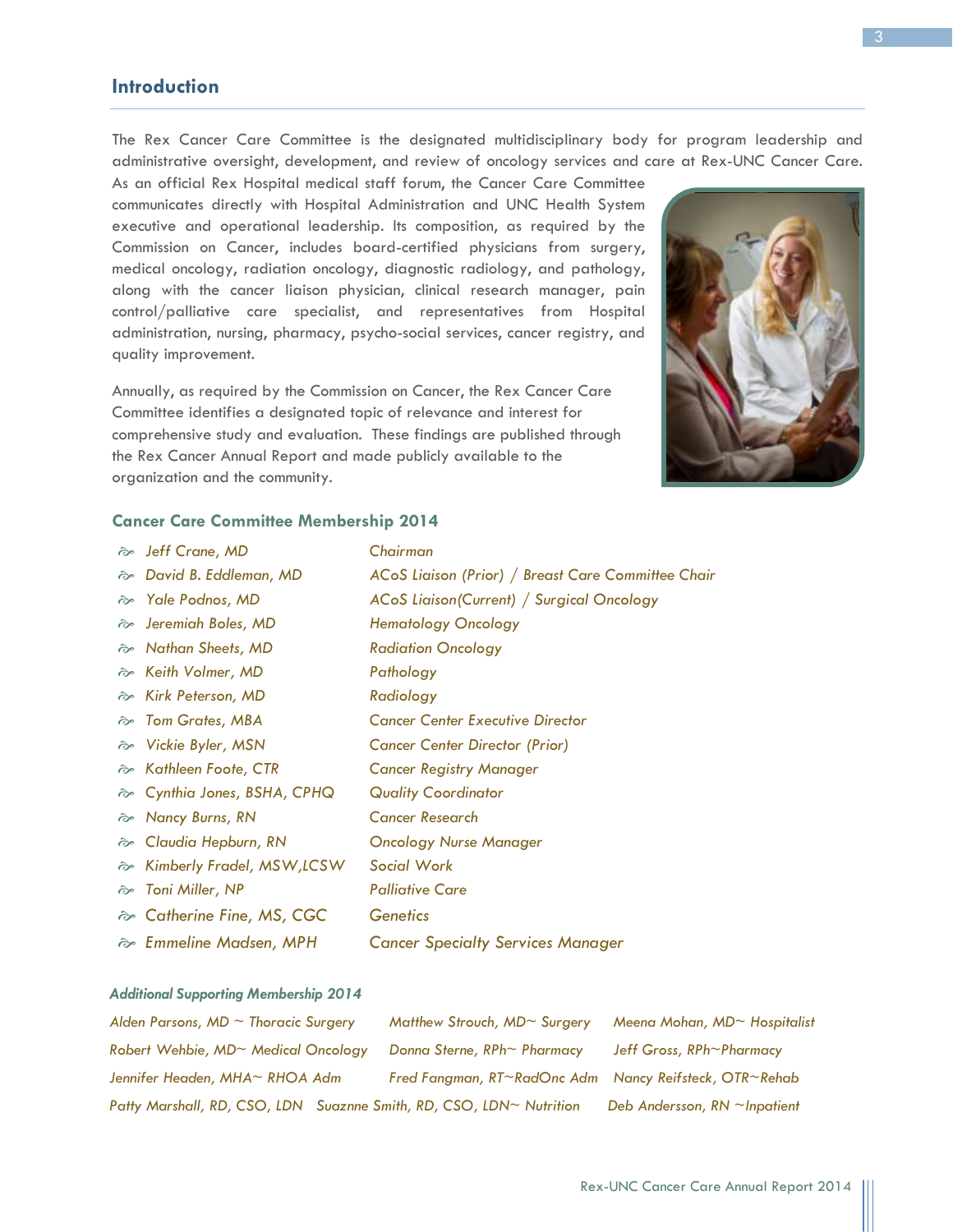# **The American College of Surgeons Commission on Cancer and the National Accreditation Program for Breast Centers**

Commission on Cancer<sup>®</sup> **ACCREDITED PROGRAM** 

Rex-UNC Cancer Care is voluntarily accredited by the American College of Surgeons Commission (ACoS) per the Commission on Cancer (CoC) Standards as a Comprehensive Community Cancer Program (CCCP). The program assesses more

than 500 newly diagnosed cancer cases each year, provides a full range of diagnostic and comprehensive treatment services as noted below, either on-site or by referral, as well as participates in cancer-related clinical research and cancer-related clinical trials, per CoC Standards.

Rex-UNC Cancer Care in addition, is also voluntarily accredited by the National Accreditation Program for Breast Centers (NAPBC). The NAPBC holds organizations to the highest standards

of care for patients with diseases of the breast.





Rex-UNC Cancer Care is accredited by the Joint Commission

| <b>Eligibility Requirements</b>                         | <b>Specifications</b>                                                                                                                                                                                                                                                      |
|---------------------------------------------------------|----------------------------------------------------------------------------------------------------------------------------------------------------------------------------------------------------------------------------------------------------------------------------|
| <b>Cancer Committee</b><br><b>Responsibilities</b>      | Annual monitoring, assessing, and identifying changes that are needed in each of the<br>eligibility requirements.                                                                                                                                                          |
| <b>Facility Accreditation</b>                           | The facility is accredited by a recognized federal, state, or local authority                                                                                                                                                                                              |
| <b>Cancer Committee Authority</b>                       | Bylaws or policy and procedure define the cancer committee's authority and responsibility<br>for the program.                                                                                                                                                              |
| <b>Cancer Conference Policy</b>                         | Program policy addresses the frequency, format, multidisciplinary attendance, attendance<br>rate, prospective case presentations and total case presentations, discussion of stage and<br>treatment planning, clinical trial options, and methods to address opportunities |
| <b>Oncology Nurse Leadership</b>                        | A nurse provides leadership within the program.                                                                                                                                                                                                                            |
| <b>Cancer Registry Policy &amp;</b><br><b>Procedure</b> | Policy and procedure addresses the use of Commission on Cancer data & all other cancer<br>registry activities.                                                                                                                                                             |
| <b>Diagnostic Imaging</b>                               | Services are provided *                                                                                                                                                                                                                                                    |
| <b>Radiation Oncology Services</b>                      | Radiation treatment service locations are currently accredited by a recognized authority or,<br>if not accredited, follow standard quality assurance practices *                                                                                                           |
| <b>Systemic Services</b>                                | Policies or procedures are in place to guide the safe administration of systemic therapy *                                                                                                                                                                                 |
| <b>Clinical Trial Information</b>                       | A policy or procedure is used to inform patients about clinical trials                                                                                                                                                                                                     |
| <b>Psychosocial Services</b>                            | A policy or procedure is in place to ensure patient access to psychosocial services *                                                                                                                                                                                      |
| <b>Rehabilitation Services</b>                          | Rehabilitative services are provided *                                                                                                                                                                                                                                     |
| <b>Nutrition Services</b>                               | Nutrition services are provided *                                                                                                                                                                                                                                          |

#### *Rex-UNC Cancer Care meets and /or exceeds the Commission on Cancer's 12 Eligibility Requirements*

*Source: CoC, 2014 \* Services are available either on-site, at locations that are facility owned, or by referral.*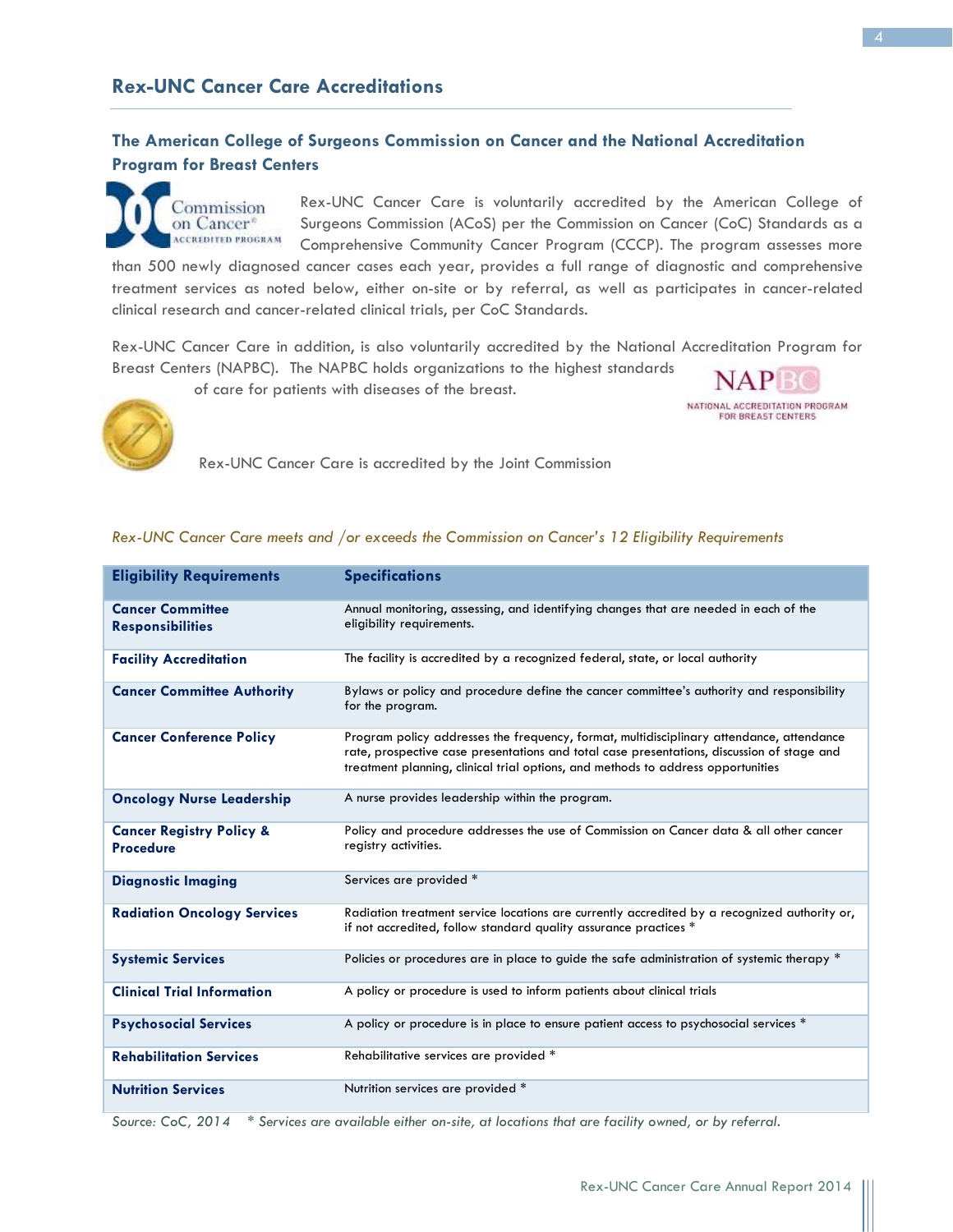#### **Introduction**

Based on data from the National Cancer Institute, one out of every eight women born today will be diagnosed with breast cancer during her lifetime. The strongest risk factor is age, with a woman's risk of developing breast cancer increasing as she gets older. The peak incidence of breast cancer is between the ages of 50 and 70.

Other factors can also increase a woman's risk of developing breast cancer, including:

- 
- 
- $\chi$  Starting to menstruate before age 12  $\chi$  Starting menopause after age 55
- $\lambda$  First full-term pregnancy after age 30  $\lambda$  No history of pregnancy
- **8** Alcohol use
- $\lambda$  Inherited changes in certain genes  $\lambda$  Personal or family history of breast cancer
- **R** Having dense breasts **R** Obesity after menopause
	-
	-

The key to improving breast cancer survival is through early detection. Many women's health professional organizations recommend women perform breast self exams monthly starting at the age of 20, have a clinical breast exam every 3 years from age 20-39 and annually thereafter, and begin annual screening mammograms at the age of 40. Most breast cancer is diagnosed on routine screening mammogram, and is in early stages when discovered. Despite improved mammogram technology and availability of mammograms, some women in our community still present with late stage breast cancer, which is the subject of our current study.

#### **Early Stage vs. Late Stage**

Breast cancer staging is based on the TNM staging system. T represents the size of the tumor, N represents the number of lymph nodes involved, and M represents metastatic spread to other parts of the body. Early stage breast cancer is considered to be stage I and II, with late stage breast cancer defined as stage III and IV. Data from the American Cancer Society shows that the five year survival rate for stage I is 100%, stage II is 93%, stage III is 72%, and stage IV is 22%. Therefore, our goal is to diagnose patients in the earliest stages to allow a better chance of survival.

| <b>Occult Carcinoma</b> | Tx               | N0             | M <sub>0</sub> |
|-------------------------|------------------|----------------|----------------|
| <b>Stage 0</b>          | Tis              | N0             | M <sub>0</sub> |
| <b>Stage IA</b>         | T1a,b            | N <sub>0</sub> | M <sub>0</sub> |
| <b>Stage IB</b>         | T2a              | N0             | MO             |
| <b>Stage IIA</b>        | T1a,b            | N1             | M <sub>0</sub> |
|                         | T2a              | N1             | MO             |
|                         | T2b              | N0             | M <sub>0</sub> |
| <b>Stage IIB</b>        | T <sub>2</sub> b | N1             | M <sub>0</sub> |
|                         | T <sub>3</sub>   | N0             | M <sub>0</sub> |
| <b>Stage IIIA</b>       | T1,T2            | N <sub>2</sub> | M <sub>0</sub> |
|                         | T <sub>3</sub>   | <b>N1, N2</b>  | M <sub>0</sub> |
|                         | T <sub>4</sub>   | <b>NO,N1</b>   | M <sub>0</sub> |
| <b>Stage IIIB</b>       | <b>T4</b>        | N <sub>2</sub> | M <sub>0</sub> |
|                         | Any T            | N3             | M <sub>0</sub> |
| <b>Stage IV</b>         | Any T            | Any N          | M1a,b          |

#### **New TNM Staging Combinations**

*Breast cancer staging helps plan for treatment and is the most important factor for prognosis.*

*In general, the earlier the stage, the better the prognosis will be.*

*Pathologic staging is based on a pathologist's study of the lymph nodes and tumor tissue removed during surgery or biopsy.*

*Clinical staging includes results from a health care provider's physical exam and tests like mammography. These may add to the pathologist's findings, when needed.*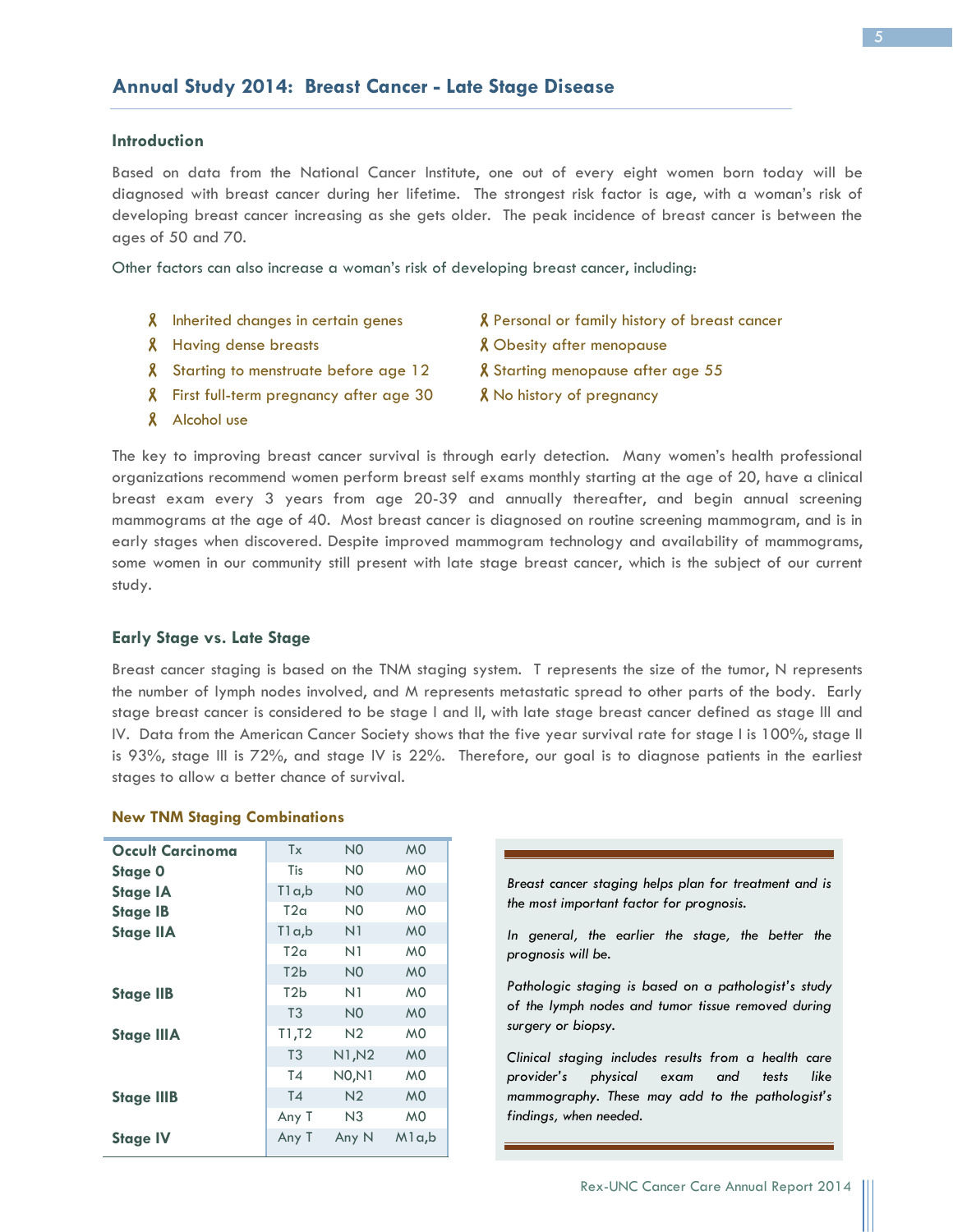# The most common age range for late stage presentation was between 40 and 54 years old, whereas the most common age range for early stage presentation was between 55 and 69 years old. Nearly all patients, 669 (97%) patients were insured. Only 15 of the early stage patients (2.5%) were uninsured and three of the late stage patients (4%) had no insurance.

#### **Breast Cancer TMN: Tumor - Lymph Node - Metastases Staging**

|                   | <b>Primary Tumor (T)</b>                                                                                                                                                                                              |
|-------------------|-----------------------------------------------------------------------------------------------------------------------------------------------------------------------------------------------------------------------|
| <b>TX</b>         | Primary tumor cannot be assessed                                                                                                                                                                                      |
| <b>TO</b>         | No evidence of primary tumor                                                                                                                                                                                          |
| <b>Tis</b>        | Carcinoma in situ (DCIS, LCIS, Paget's w/o tumor mass)                                                                                                                                                                |
| T1                | Tumor $\leq$ 2 cm                                                                                                                                                                                                     |
| T <sub>2</sub>    | Tumor $>2$ cm but $\leq$ 5 cm                                                                                                                                                                                         |
| T3                | Tumor $>$ 5 cm                                                                                                                                                                                                        |
| T <sub>4</sub>    | Tumor of any size growing into chest wall or skin                                                                                                                                                                     |
|                   | Lymph Node Status (N)                                                                                                                                                                                                 |
| <b>NX</b>         | Nearby lymph nodes cannot be assessed                                                                                                                                                                                 |
| <b>NO</b>         | Cancer has not spread to nearby lymph nodes                                                                                                                                                                           |
| N <sub>1</sub>    | Cancer spread to 1-3 ALN, and/or tiny amts IMLN on SLN bx                                                                                                                                                             |
| N <sub>2</sub>    | Cancer has spread to 4-9 ALN under the arm or enlarged the IMLN                                                                                                                                                       |
|                   | One of the following: Cancer has spread or involves:<br>$*$ 10 or more ALN $*$ Spread to lymph nodes under/above the clavicle<br>* ALN and enlarged the IMLN<br>4 or more ALN, and tiny amounts in the IMLN on SLN bx |
| <b>Metastases</b> | (M)                                                                                                                                                                                                                   |
| <b>MX</b>         | Presence of distant metastases cannot be assessed                                                                                                                                                                     |
| <b>MO</b>         | No distant spread                                                                                                                                                                                                     |
| M1                | Spread to distant organs is present                                                                                                                                                                                   |
|                   | ALN (Axillary Lymph Node) IMLN (Internal Mammary Lymph Node) SLN (Sentinel Lymph Node)                                                                                                                                |

#### **Demographics**

Despite widely publicized screening practices, some women still present with late stage breast cancer. The goal of our study was to identify elements of late stage disease presentation in order to better understand our population, to determine reasons for delay in breast cancer diagnosis, and to begin developing strategies to promote earlier stage diagnosis in the at-risk population.

Analysis of the Rex tumor registry for calendar year 2013 identified 669 total breast cancer cases. The vast majority, 591 (88.3%) patients had early stage disease and 78 patients (11.7%) had late stage disease. Of the early stage patients, 486 (82.2%) were white, 90 (15.2%) were black, and 15 (2.5%) other. Of the late stage patients 57 (73.1%) were white, 16 (20.5%) were black, and 5 (6.4%) other.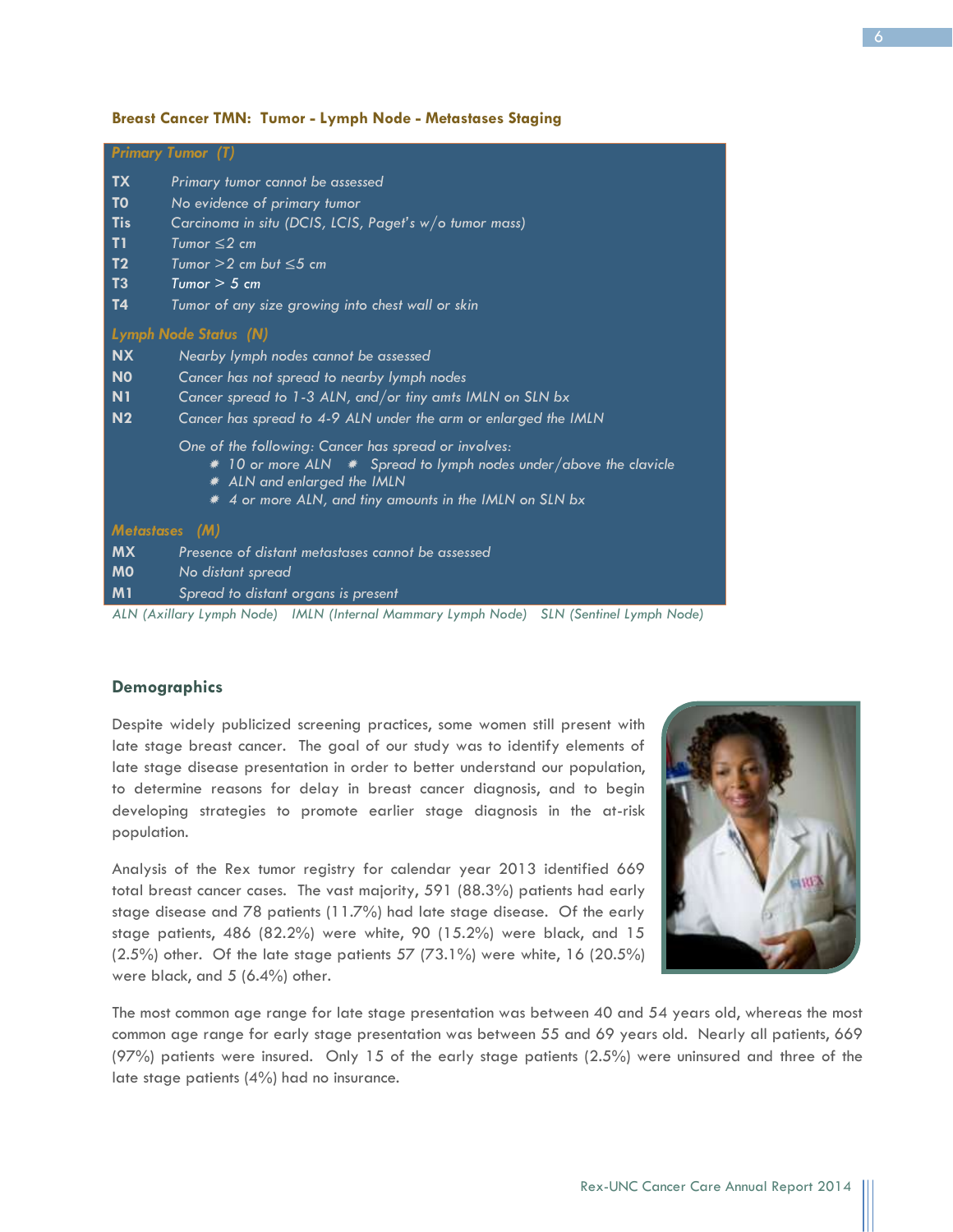#### **Location**

Review of patients' city and county of residence failed to identify differences in early and late stage breast cancer patients. Over 82% of the patient's reside in Wake County, followed by 10% in Johnston County, 5% in Franklin, and 3% in Harnett. A closer look at the majority residing in Wake County, 53% reside within Raleigh, followed by 22% reside in western Wake, 10% in southern Wake, and approximately 7% in both northern and eastern Wake County.

#### **Endocrine and Hormone Receptor Status**

There was no discernible difference in endocrine receptor status (estrogen or progesterone receptor) between early stage and late stage diagnosis groups.

#### **Additional Review**



Record reviews were initiated for the 78 late stage breast cancer patients in search of some discerning elements or attributes for the late stage of presentation. Of interest, over 60% (48) of these women identified the presence of palpable masses or notable breast changes prior to diagnosis. A concerning 32% (25) of these women delayed seeking medical evaluation for these changes for months or even years. Reasons for the delay were stated as not seeing the mass as an urgent need, being too busy, or having other pressing needs or denial and fear.

# **Conclusion**

After assessing all of our data, no single factor separates the populations presenting with early versus late stage breast cancer. Specifically, there do not seem to be any significant racial, age, insurance, or geographic disparities between the early stage group and the late stage group.

One interesting finding is that over 60% of the women diagnosed with late stage breast cancer had physical findings that the patient had noticed herself, yet approximately one third of these women delayed seeking medical attention for reasons other than a lack of insurance or access to care.

In addition to continuing to promote screening programs as previously described, we must continue to support our community and educate patients on the signs and symptoms of breast cancer. Although most commonly in early disease there are no symptoms, women should be encouraged to seek urgent medical attention if changes in her breasts are noticed. Specifically, these changes include lumps, nipple discharge, nipple changes, or other breast skin changes.

Patients should also be aware of the risk factors for breast cancer, including family history, personal history, abnormal breast biopsy, hormone replacement therapy, early onset of menses, no history of pregnancy, first



childbirth after the age of 30, and menopause after the age of 55.

Promotion of healthy lifestyles may also decrease the risk of breast cancer. This includes eliminating tobacco use, minimizing alcohol use, eating a healthy diet, exercising regularly, and maintaining ideal body weight.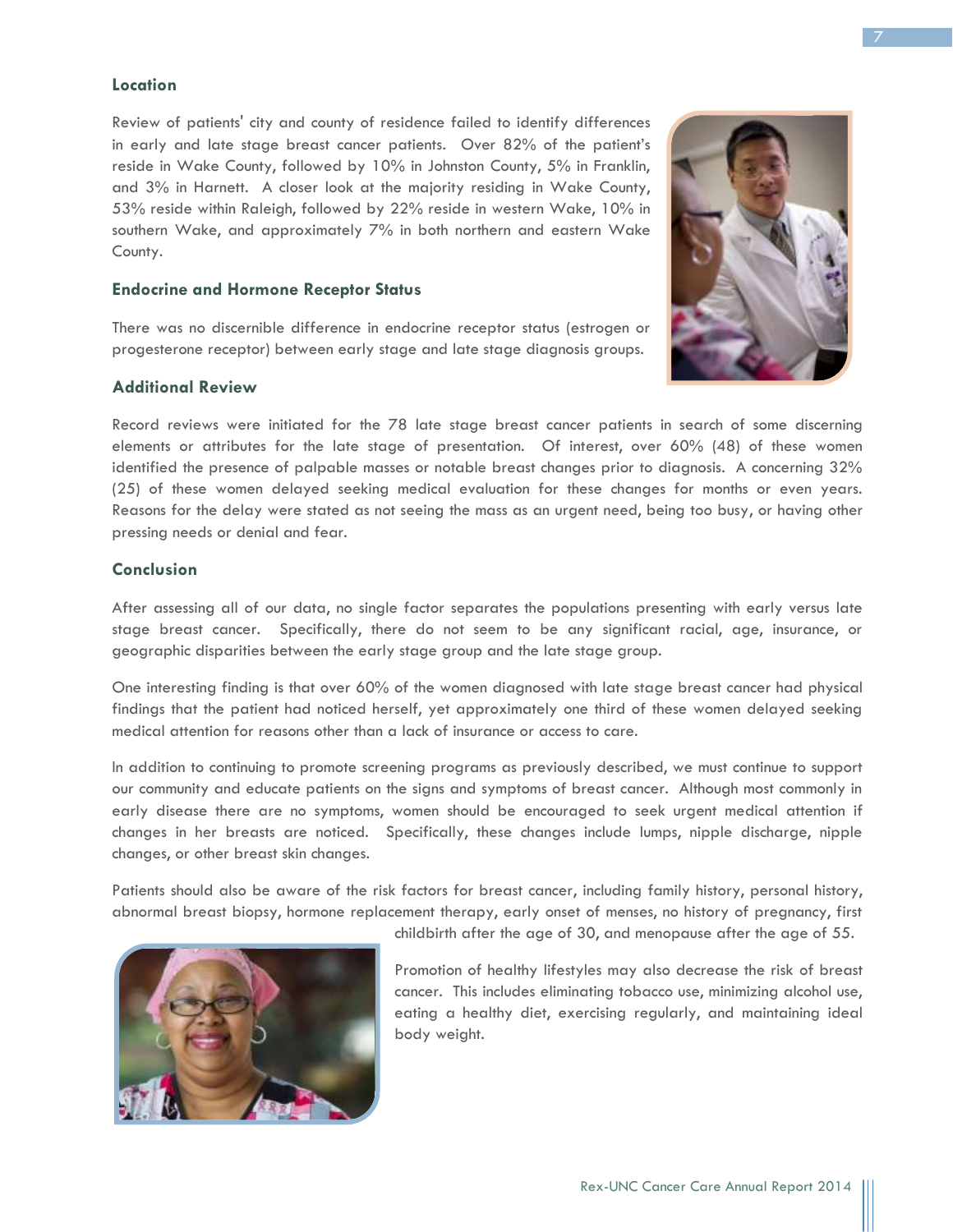# **National Cancer Data Base – Survival Comparatives 2003-2007**

The NCDB Survival Reports are unadjusted five-year observed survival rates (not case-mix/risk adjusted). Rates are calculated by the actuarial method, compounding survival in one-month intervals from the date of diagnosis. Survival rates are not displayed when fewer than 30 cases are available, due to statistical limitations. Reports provide programs with their observed overall and AJCC stage stratified survival rates (with 95% confidence intervals), supplemented with a comparison to the



aggregate survival of all cases reported to the NCDB from CoC accredited programs.

# **Rex Breast Cancer Survival Rates**

|   |  | REX (n) O yr 1 yr 2 yr 3 yr 4 yr 5 yr     |  |  |
|---|--|-------------------------------------------|--|--|
|   |  | 0 460 100 99.1 98.4 97.7 96.3 95.2        |  |  |
|   |  | 842 100 99 98.2 96.6 95.2 93.1            |  |  |
|   |  | II 530 100 99.2 96.4 93.3 90.9 88.5       |  |  |
| Ш |  | 196 100 96.4 89.1 82.3 78.1 74.2          |  |  |
|   |  | <b>IV</b> 52 100 71.2 51.2 38.8 29.1 20.4 |  |  |

#### *2003-2007 Total Cases: 2,080* **NCDB Breast Cancer Survival Rates** *2003-2007 Total Cases: 756,708*

| <b>NCDB</b>  | $(n)$ Oyr 1yr 2yr 3yr 4yr 5yr         |  |                              |  |  |
|--------------|---------------------------------------|--|------------------------------|--|--|
| $\mathbf{O}$ | 146, 142 100 99.4 98.6 97.6 96.5 95.2 |  |                              |  |  |
| T            | 291,824 100 99.1 97.6 95.8 93.8 91.7  |  |                              |  |  |
| Ш            | 210,773 100 98.1 95.1 91.7 88.3 85.2  |  |                              |  |  |
| Ш            | 80.096                                |  | 100 94.7 86.5 78.9 72.6 67.3 |  |  |
| <b>IV</b>    | 27,873                                |  | 100 66.7 49.9 37.7 28.8 22.7 |  |  |

# **Rex-UNC Cancer Tumor Registry**

The Cancer Registry at Rex Hospital was first established in 1988. The registry has added over 50,000 cases into the database since the reference date.

- $\gg$  In 2013, the registry added 2891 cases, with 2289 as analytic cases with initial diagnosis and/or first course of treatment at Rex Healthcare.
- $\gg$  The additional 602 cases are non-analytic cases representing patients with recurrent disease, initially diagnosed and/or treated elsewhere.

The primary function of the Cancer Registry is to collect and manage statistical data and clinical elements on Rex's cancer population. Information collected includes patient demographics, medical history, anatomical site and histology of the primary cancer, extent of disease and treatment.

Cancer Registry data provides Rex's physicians and administration with key information to help improve quality and treatment outcomes for patients and statistical reports to study survival and support research.

Patient follow-up is an important part of cancer care and maintaining the registry. Each patient in the registry is followed annually to update information on disease recurrence, subsequent treatment, length of survival and overall well-being. This information is utilized by the cancer program for studies and research by the American Cancer Society and North Carolina Central Cancer Registry. Follow up information is obtained through letters to physicians and patients.

Currently Rex's excellent follow-up rate is 91% *(90% or greater as required by the CoC).* 





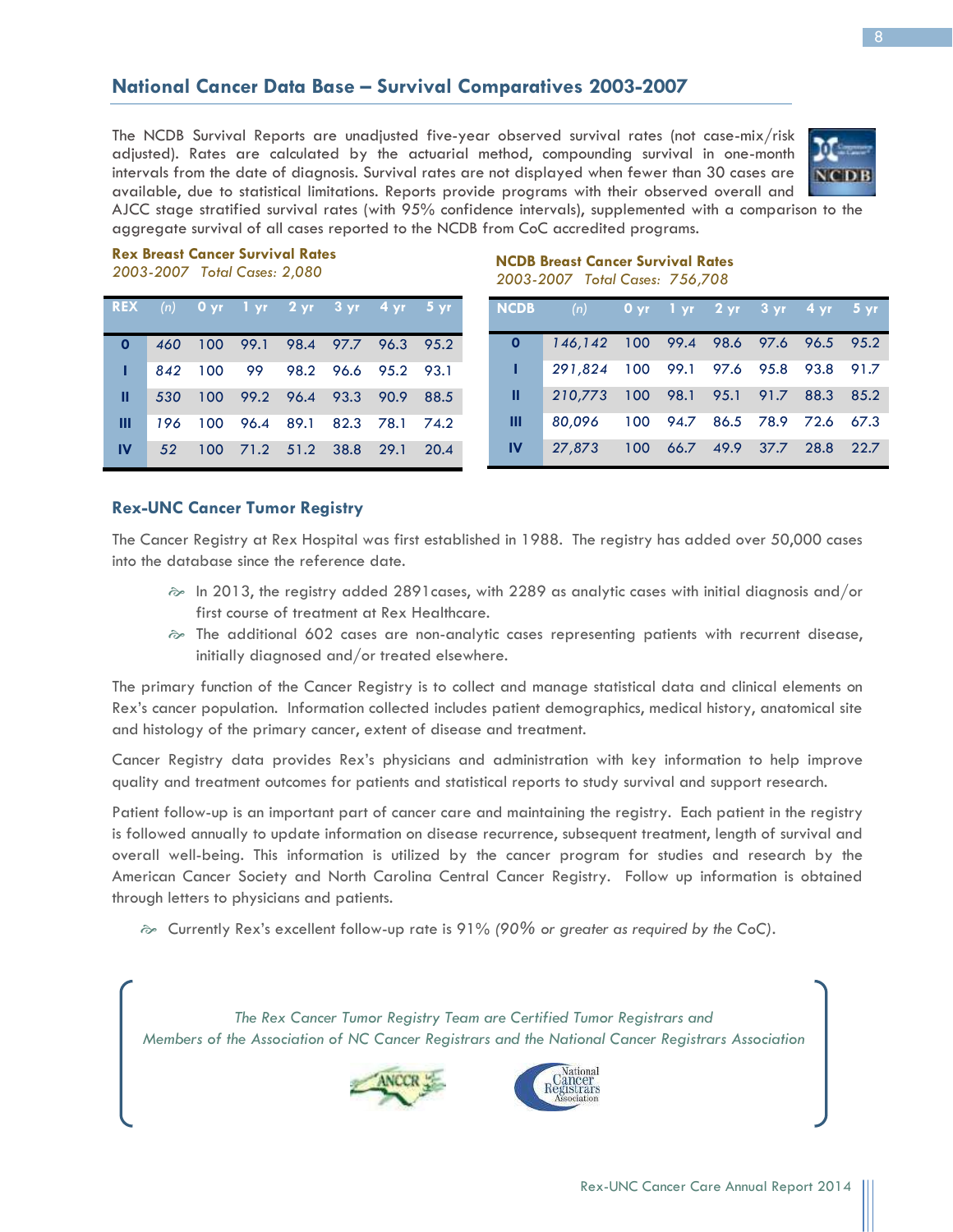Analytic cases (A) are defined as patients diagnosed and/or treated at the reporting facility. The CoC requires that analytic cases be abstracted by accredited programs.

Non-analytic cases (NA) are defined as patients diagnosed and/or treated elsewhere and seen at the reporting facility for diagnostic workup, in-transit care, disease recurrence or persistence.

 Although the CoC does not require abstraction of non-analytic cases, these are required by the NC Central Cancer Registry.

|                        | <b>Totals</b> |         |                |                | <b>Sex</b>     |          |              |                | <b>AJCC Stage</b> |                |                |              |                |
|------------------------|---------------|---------|----------------|----------------|----------------|----------|--------------|----------------|-------------------|----------------|----------------|--------------|----------------|
| <b>PRIMARY SITE</b>    | Total         | %       | A              | <b>NA</b>      | M              | F        | $\mathbf 0$  |                | Ш                 | Ш              | IV             | Unk          | N/A            |
| <b>BREAST</b>          | 731           | 26.1%   | 669            | 62             | 8              | 723      | 127          | 295            | 178               | 61             | 24             | 46           | $\mathbf o$    |
| <b>DIGESTIVE</b>       | 461           | 16.4%   | 353            | 108            | 251            | 210      | 10           | 71             | 87                | 97             | 127            | 62           | $\overline{7}$ |
| <b>RESPIRATORY</b>     | 340           | 12.1%   | 250            | 90             | 172            | 168      | 3            | 82             | 28                | 63             | 137            | 27           | $\mathbf 0$    |
| <b>MALE GENITAL</b>    | 262           | 9.3%    | 189            | 73             | 262            | $\Omega$ | $\Omega$     | 62             | 133               | 37             | 18             | 12           | $\overline{O}$ |
| URINARY                | 200           | 7.1%    | 175            | 25             | 143            | 57       | 59           | 54             | 20                | 15             | 29             | 23           | $\Omega$       |
| <b>BLOOD&amp; BM</b>   | 138           | 4.9%    | 97             | 41             | 82             | 56       | $\Omega$     | 3              | $\mathbf 0$       | $\overline{2}$ | $\Omega$       | $\mathbf{O}$ | 133            |
| <b>FEMALE GENITAL</b>  | 136           | 4.8%    | 94             | 42             | $\Omega$       | 136      | 6            | 54             | 10                | 24             | 28             | 13           | 1              |
| <b>ENDOCRINE</b>       | 121           | 4.3%    | 107            | 14             | 32             | 89       | $\Omega$     | 65             | $\overline{7}$    | 19             | $\overline{7}$ | 13           | 10             |
| <b>SKIN</b>            | 120           | 4.3%    | 103            | 17             | 75             | 45       | 35           | 48             | 8                 | 4              | 7              | 17           | 1              |
| <b>LYMPHATIC</b>       | 112           | 4.0%    | 91             | 21             | 70             | 42       | $\Omega$     | 18             | 23                | 22             | 38             | 9            | $\overline{2}$ |
| <b>ORAL</b>            | 70            | 2.5%    | 41             | 29             | 57             | 13       | $\mathbf{0}$ | 5              | 8                 | 8              | 28             | 16           | 5              |
| <b>BRAIN &amp; CNS</b> | 59            | $2.1\%$ | 47             | 12             | 28             | 31       | $\Omega$     | $\overline{0}$ | $\overline{0}$    | $\Omega$       | $\Omega$       | $\mathbf{O}$ | 59             |
| <b>UNKNOWN PRI</b>     | 24            | $0.9\%$ | 17             | $\overline{7}$ | 9              | 15       | $\Omega$     | $\Omega$       | $\Omega$          | $\Omega$       | $\Omega$       |              | 23             |
| <b>CONNECTIVE</b>      | 17            | 0.6%    | 16             | $\overline{1}$ | 8              | 9        | $\Omega$     | $\overline{4}$ | 3                 | 3              | $\overline{2}$ | 5            | $\overline{O}$ |
| <b>OTHER</b>           | 10            | 0.4%    | $\overline{7}$ | 3              | 4              | 6        | $\Omega$     | $\circ$        | 0                 | $\mathbf{1}$   | $\mathbf{1}$   | 0            | 8              |
| <b>BONE</b>            | 5             | 0.2%    | $\overline{4}$ | $\mathbf{1}$   | $\overline{2}$ | 3        | $\Omega$     | $\overline{2}$ | $\mathbf{1}$      | $\Omega$       | $\mathbf{1}$   | $\mathbf{1}$ | $\overline{0}$ |
| <b>ALL SITES</b>       | 2806          |         | 2260           | 546            | 1203           | 1603     | 240          | 763            | 506               | 356            | 447            | 245          | 249            |

#### **Rex –UNC Cancer Care- Cancer Groups by Volume CY 2013** *(Total 2,806 Cases)*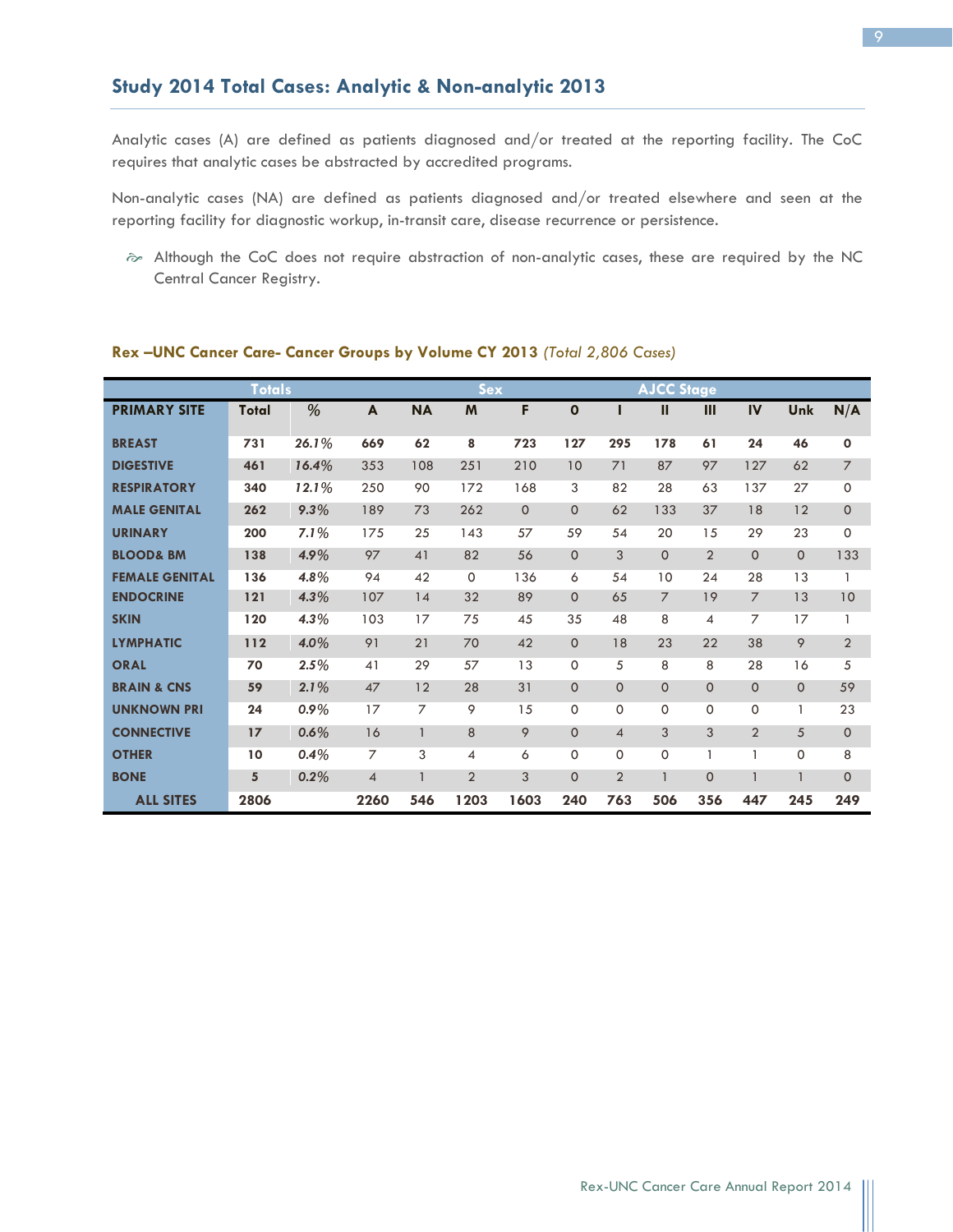|                       | <b>Totals</b>       |         |                           |                     |                           | Sex                 |                     |                     |                     | <b>AJCC Stage</b>   |                          |                     |                         |
|-----------------------|---------------------|---------|---------------------------|---------------------|---------------------------|---------------------|---------------------|---------------------|---------------------|---------------------|--------------------------|---------------------|-------------------------|
| <b>PRIMARY SITE</b>   | Total               | %       | $\boldsymbol{\mathsf{A}}$ | <b>NA</b>           | $\boldsymbol{\mathsf{M}}$ | $\mathsf F$         | $\pmb{\mathsf{O}}$  | ı                   | $\mathbf{II}$       | III                 | ${\sf IV}$               | Unk                 | N/A                     |
| <b>ORAL</b>           | 70                  | 2.5%    | 41                        | 29                  | 57                        | 13                  | 0                   | 5                   | 8                   | 8                   | 28                       | 16                  | 5                       |
| <b>LIP</b>            | $\mathsf{O}\xspace$ | $0.0\%$ | $\mathbf 0$               | $\overline{0}$      | $\mathbf 0$               | $\mathsf{O}\xspace$ | 0                   | $\mathsf{O}\xspace$ | $\overline{0}$      | $\mathsf{O}$        | $\mathbf 0$              | $\mathbf 0$         | $\mathsf{O}\xspace$     |
| <b>TONGUE</b>         | 23                  | 0.8%    | 11                        | 12                  | 19                        | $\overline{4}$      | 0                   | $\mathbf{1}$        | $\mathbf{1}$        | $\overline{4}$      | 11                       | 6                   | $\mathsf{O}\xspace$     |
| <b>OROPHARYNX</b>     | $\sqrt{5}$          | 0.2%    | $\overline{2}$            | 3                   | $\overline{4}$            | $\mathbf{1}$        | 0                   | $\mathbf 0$         | $\mathbf{1}$        | 0                   | $\overline{2}$           | $\boldsymbol{2}$    | $\mathsf{O}\xspace$     |
| <b>HYPOPHARYNX</b>    | 3                   | 0.1%    | $\overline{2}$            | $\mathbf{1}$        | 3                         | 0                   | 0                   | 0                   | $\overline{2}$      | $\mathsf{o}$        | $\mathsf{O}\xspace$      | $\mathbf{1}$        | $\mathsf{O}\xspace$     |
| <b>OTHER</b>          | 39                  | 1.4%    | 26                        | 13                  | 31                        | 8                   | 0                   | $\pmb{4}$           | $\overline{4}$      | $\overline{4}$      | 15                       | $\overline{7}$      | $\sqrt{5}$              |
| <b>DIGESTIVE</b>      | 461                 | 16.4%   | 353                       | 108                 | 251                       | 210                 | 10                  | 71                  | 87                  | 97                  | $127$                    | 62                  | $\overline{\mathbf{7}}$ |
| <b>ESOPHAGUS</b>      | 32                  | 1.1%    | 24                        | 8                   | 25                        | $\overline{7}$      | 0                   | $\overline{2}$      | 4                   | 12                  | 10                       | $\overline{4}$      | $\mathsf{O}\xspace$     |
| <b>STOMACH</b>        | 50                  | 1.8%    | 39                        | 11                  | 38                        | 12                  | 1                   | $\pmb{\delta}$      | 8                   | 8                   | 15                       | 10                  | $\sqrt{2}$              |
| <b>COLON</b>          | 132                 | 4.7%    | 100                       | 32                  | 66                        | 66                  | 2                   | 26                  | 23                  | 32                  | 34                       | 15                  | $\mathsf{O}\xspace$     |
| <b>RECTUM</b>         | 93                  | 3.3%    | $77\,$                    | 16                  | 53                        | 40                  | 3                   | 17                  | 19                  | 25                  | 13                       | 16                  | $\mathsf{O}\xspace$     |
| ANUS/ANAL             | 21                  | 0.7%    | 15                        | 6                   | 9                         | 12                  | 4                   | 3                   | $\overline{7}$      | $\overline{4}$      | $\mathbf{1}$             | $\overline{2}$      | 0                       |
| <b>LIVER</b>          | 23                  | 0.8%    | 15                        | 8                   | 14                        | 9                   | 0                   | $\overline{4}$      | $\mathbf{1}$        | $\overline{2}$      | 11                       | $\sqrt{2}$          | 3                       |
| <b>PANCREAS</b>       | 74                  | 2.6%    | 54                        | 20                  | 31                        | 43                  | 0                   | $\overline{7}$      | 21                  | $\overline{7}$      | 31                       | 7                   | 1                       |
| <b>OTHER</b>          | 36                  | 1.3%    | 29                        | $\overline{7}$      | 15                        | 21                  | 0                   | 6                   | $\overline{4}$      | $\overline{7}$      | 12                       | 6                   | $\mathbf{1}$            |
| <b>RESPIRATORY</b>    | 340                 | 12.1%   | 250                       | 90                  | 172                       | 168                 | 3                   | 82                  | 28                  | 63                  | 137                      | 27                  | $\pmb{\mathsf{O}}$      |
| NASAL/SINUS           | $\mathsf{o}$        | $0.0\%$ | $\mathsf{O}\xspace$       | $\mathsf{O}\xspace$ | $\mathsf{O}\xspace$       | 0                   | 0                   | $\mathsf{O}\xspace$ | $\mathbf 0$         | $\mathbf 0$         | $\mathsf{O}\xspace$      | $\mathbf 0$         | $\mathsf{o}$            |
| <b>LARYNX</b>         | 20                  | 0.7%    | 16                        | $\overline{4}$      | 14                        | 6                   | $\overline{2}$      | $\boldsymbol{7}$    | 1                   | 3                   | $\overline{2}$           | 5                   | $\mathsf{O}\xspace$     |
| LUNG/BRONCH           | 318                 | 11.3%   | 232                       | 86                  | 156                       | 162                 | 1                   | 75                  | 27                  | 60                  | 133                      | 22                  | $\mathsf{O}\xspace$     |
| <b>OTHER</b>          | $\overline{2}$      | 0.1%    | $\overline{2}$            | $\mathsf{O}\xspace$ | $\overline{2}$            | $\mathsf{O}\xspace$ | $\mathsf{O}\xspace$ | $\mathsf{O}\xspace$ | $\mathsf{O}\xspace$ | $\mathsf{O}\xspace$ | $\overline{2}$           | $\mathsf{O}\xspace$ | $\mathsf{O}\xspace$     |
| <b>BLOOD&amp; BM</b>  | 138                 | 4.9%    | 97                        | 41                  | 82                        | 56                  | $\pmb{\mathsf{O}}$  | 3                   | $\mathbf 0$         | $\mathbf{2}$        | $\mathbf 0$              | $\mathbf 0$         | 133                     |
| <b>LEUKEMIA</b>       | 53                  | 1.9%    | 36                        | 17                  | 35                        | 18                  | 0                   | 3                   | 0                   | $\overline{2}$      | 0                        | 0                   | 48                      |
| MULTIPLE MYL          | 27                  | 1.0%    | 21                        | $\delta$            | 14                        | 13                  | 0                   | $\mathsf{O}\xspace$ | $\mathsf{O}$        | $\mathsf{O}$        | $\mathbf 0$              | $\mathbf 0$         | 27                      |
| <b>OTHER</b>          | 58                  | 2.1%    | 40                        | 18                  | 33                        | 25                  | 0                   | $\mathsf{O}\xspace$ | 0                   | 0                   | 0                        | 0                   | 58                      |
| <b>BONE</b>           | 5                   | 0.2%    | $\overline{\mathbf{4}}$   | 1                   | $\overline{2}$            | 3                   | 0                   | $\mathbf 2$         | $\mathbf{I}$        | 0                   | 1                        | $\mathbf{I}$        | $\mathbf 0$             |
| <b>CONNECTIVE</b>     | 17                  | 0.6%    | 16                        | $\mathbf{1}$        | 8                         | 9                   | $\mathbf{o}$        | 4                   | $\overline{3}$      | 3                   | $\overline{2}$           | 5                   | $\mathbf 0$             |
|                       |                     |         |                           |                     |                           |                     |                     |                     |                     |                     |                          |                     |                         |
| <b>SKIN</b>           | 120                 | 4.3%    | 103                       | 17                  | 75                        | 45                  | 35                  | 48                  | 8                   | 4                   | $\overline{\phantom{a}}$ | 17                  | 1.                      |
| <b>MELANOMA</b>       | 111                 | 4.0%    | 97                        | 14                  | 72                        | 39                  | 35                  | 44                  | 6                   | $\overline{4}$      | $\overline{7}$           | 14                  | $\mathbf{1}$            |
| <b>OTHER</b>          | 9                   | 0.3%    | 6                         | 3                   | 3                         | 6                   | 0                   | 4                   | $\overline{2}$      | 0                   | $\mathbf 0$              | 3                   | $\mathsf{o}$            |
| <b>BREAST</b>         | 731                 | 26.1%   | 669                       | 62                  | 8                         | 723                 | 127                 | 295                 | 178                 | 61                  | 24                       | 46                  | $\mathbf 0$             |
| <b>FEMALE GENITAL</b> | 136                 | 4.8%    | 94                        | 42                  | $\mathbf 0$               | 136                 | 6                   | 54                  | 10                  | 24                  | 28                       | 13                  | 1.                      |
| <b>CERVIX UTERI</b>   | 16                  | $0.6\%$ | 10                        | 6                   | $\mathbf{O}$              | 16                  | $\mathsf{O}$        | 8                   | $\mathbf{1}$        | $\overline{2}$      | 5                        | $\mathbf 0$         | $\mathsf{O}\xspace$     |
| <b>CORPUS UTERI</b>   | 63                  | $2.2\%$ | 47                        | 16                  | 0                         | 63                  | 0                   | 36                  | $\overline{2}$      | 13                  | 6                        | 5                   | 1                       |
| <b>OVARY</b>          | 36                  | 1.3%    | 23                        | 13                  | $\mathbf{0}$              | 36                  | $\mathbf 0$         | 5                   | $\overline{4}$      | $\overline{7}$      | 14                       | 6                   | $\mathbf 0$             |
| <b>VULVA</b>          | 16                  | $0.6\%$ | 11                        | 5                   | $\mathbf 0$               | 16                  | 6                   | 5                   | $\mathbf{1}$        | $\overline{2}$      | 0                        | $\overline{2}$      | $\mathsf{o}$            |
| <b>OTHER</b>          | $\sqrt{5}$          | 0.2%    | 3                         | $\overline{2}$      | $\mathbf 0$               | 5                   | $\mathsf{O}\xspace$ | $\mathsf O$         | $\overline{2}$      | $\mathsf{O}\xspace$ | 3                        | $\mathsf{O}\xspace$ | $\mathsf{O}\xspace$     |

# **Rex-UNC Cancer Care – Cancer Group Details by Site CY 2013** *(Total 2,806 Cases)*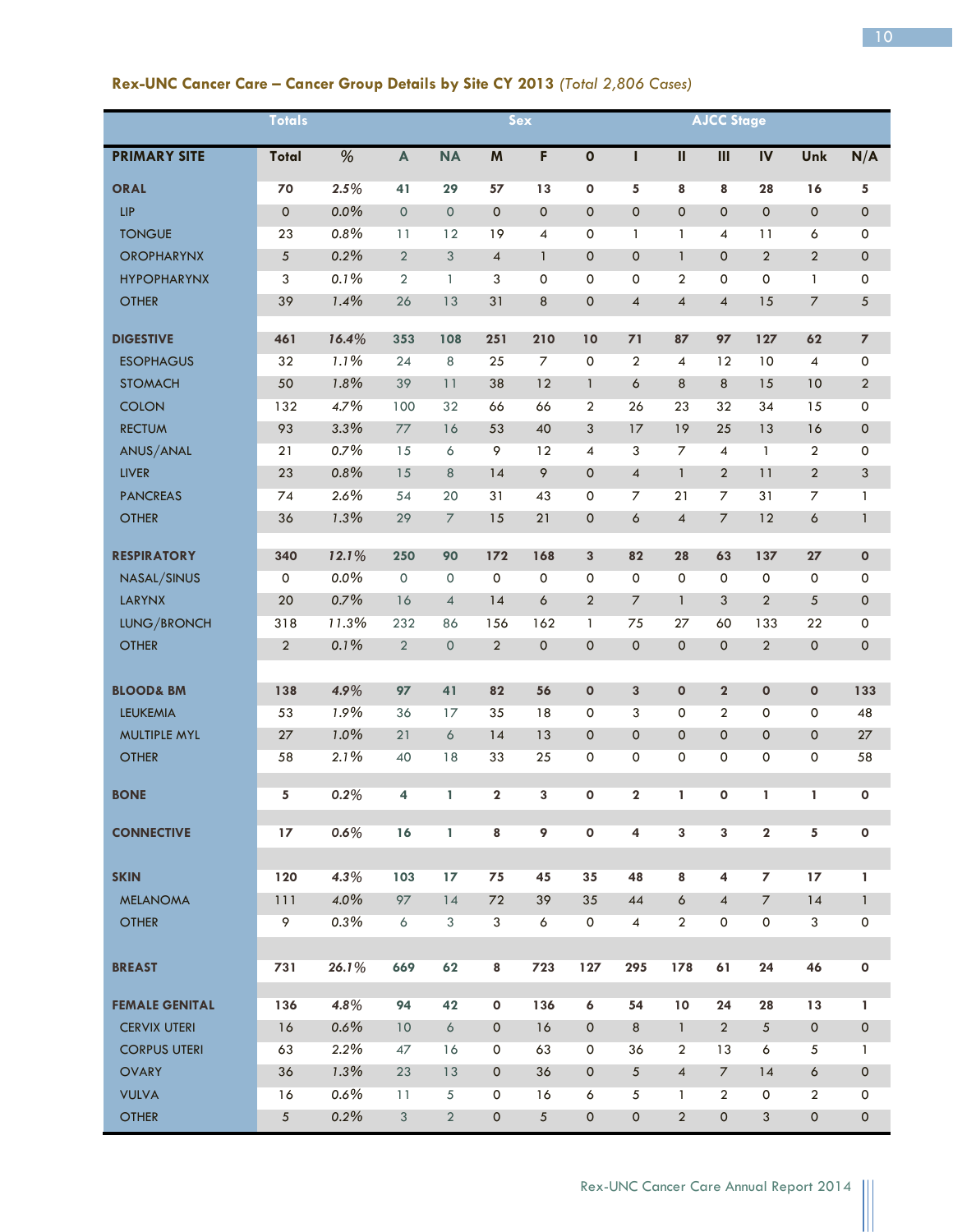# **Rex-UNC Cancer Care – Cancer Group Details by Site CY 2013** *(Total 2,806 Cases)*

| <b>PRIMARY SITE</b>    | Total | $\overline{\frac{9}{6}}$ | $\overline{A}$ | <b>NA</b>      | M              | F            | $\overline{0}$ | Т              | Ш              | $\mathbf{III}$ | $\overline{N}$ | Unk            | N/A            |
|------------------------|-------|--------------------------|----------------|----------------|----------------|--------------|----------------|----------------|----------------|----------------|----------------|----------------|----------------|
| <b>MALE GENITAL</b>    | 262   | 9.3%                     | 189            | 73             | 262            | $\mathbf{o}$ | $\mathbf{o}$   | 62             | 133            | 37             | 18             | 12             | $\mathbf 0$    |
| <b>PROSTATE</b>        | 244   | 8.7%                     | 174            | 70             | 244            | 0            | 0              | 51             | 131            | 34             | 18             | 10             | 0              |
| <b>TESTIS</b>          | 18    | 0.6%                     | 15             | 3              | 18             | 0            | $\mathsf{O}$   | 11             | $\overline{2}$ | 3              | $\mathbf 0$    | $\overline{2}$ | 0              |
| <b>OTHER</b>           | 0     | 0.0%                     | $\mathbf 0$    | 0              | $\mathbf 0$    | 0            | 0              | 0              | 0              | $\mathbf 0$    | 0              | 0              | 0              |
|                        |       |                          |                |                |                |              |                |                |                |                |                |                |                |
| <b>URINARY</b>         | 200   | 7.1%                     | 175            | 25             | 143            | 57           | 59             | 54             | 20             | 15             | 29             | 23             | $\mathbf 0$    |
| <b>BLADDER</b>         | 98    | 3.5%                     | 86             | 12             | 70             | 28           | 53             | 15             | 14             | 3              | 8              | 5              | 0              |
| KIDNEY/RENAL           | 94    | 3.3%                     | 82             | 12             | 65             | 29           | $\overline{4}$ | 38             | 5              | 10             | 21             | 16             | 0              |
| <b>OTHER</b>           | 8     | 0.3%                     | $\overline{7}$ | $\mathbf{1}$   | 8              | $\mathbf{O}$ | $\overline{2}$ | $\mathbf{1}$   | $\mathbf{1}$   | $\overline{2}$ | $\mathbf 0$    | $\overline{2}$ | 0              |
|                        |       |                          |                |                |                |              |                |                |                |                |                |                |                |
| <b>BRAIN &amp; CNS</b> | 59    | 2.1%                     | 47             | 12             | 28             | 31           | $\mathbf 0$    | $\mathbf 0$    | $\mathbf 0$    | $\mathbf{o}$   | $\mathbf 0$    | $\mathbf{o}$   | 59             |
| <b>BRAIN</b> (Benign)  | 3     | 0.1%                     | 3              | $\mathbf 0$    | $\overline{2}$ | $\mathbf{1}$ | 0              | $\Omega$       | 0              | 0              | 0              | $\mathsf{O}$   | 3              |
| <b>BRAIN (Malig)</b>   | 27    | 1.0%                     | 23             | $\overline{4}$ | 17             | 10           | $\mathbf 0$    | $\mathbf{O}$   | $\mathbf 0$    | $\mathbf 0$    | $\mathbf 0$    | $\mathsf{O}$   | 27             |
| <b>OTHER</b>           | 29    | 1.0%                     | 21             | 8              | 9              | 20           | 0              | $\Omega$       | 0              | $\Omega$       | 0              | $\mathsf{o}$   | 29             |
|                        |       |                          |                |                |                |              |                |                |                |                |                |                |                |
| <b>ENDOCRINE</b>       | 121   | 4.3%                     | 107            | 14             | 32             | 89           | 0              | 65             | 7              | 19             | $\overline{7}$ | 13             | 10             |
| <b>THYROID</b>         | 111   | 4.0%                     | 105            | 6              | 30             | 81           | $\mathbf{O}$   | 65             | $\overline{7}$ | 19             | $\overline{7}$ | 13             | $\mathbf 0$    |
| <b>OTHER</b>           | 10    | 0.4%                     | $\overline{2}$ | 8              | $\overline{2}$ | 8            | 0              | $\overline{O}$ | $\Omega$       | $\overline{0}$ | 0              | $\mathsf{o}$   | 10             |
|                        |       |                          |                |                |                |              |                |                |                |                |                |                |                |
| <b>LYMPHATIC</b>       | 112   | 4.0%                     | 91             | 21             | 70             | 42           | 0              | 18             | 23             | 22             | 38             | 9              | $\mathbf 2$    |
| <b>HODGKIN'S</b>       | 18    | 0.6%                     | 17             | $\mathbf{1}$   | 10             | 8            | $\Omega$       | $\Omega$       | 13             | $\overline{4}$ | $\mathbf{1}$   | $\mathsf{O}$   | 0              |
| NON-HODGKIN'S          | 94    | 3.3%                     | 74             | 20             | 60             | 34           | 0              | 18             | 10             | 18             | 37             | 9              | $\overline{a}$ |
|                        |       |                          |                |                |                |              |                |                |                |                |                |                |                |
| <b>UNKNOWN PRIMARY</b> | 24    | 0.9%                     | 17             | $\overline{ }$ | 9              | 15           | 0              | $\mathbf 0$    | 0              | $\mathbf 0$    | 0              | 1              | 23             |
| <b>OTHER</b>           | 10    | 0.4%                     | $\overline{z}$ | $\mathbf 3$    | 4              | 6            | $\mathbf o$    | $\mathbf 0$    | $\mathbf o$    | 1              | 1              | 0              | 8              |
| <b>ALL SITES</b>       | 2806  |                          | 2260           | 546            | 1203           | 1603         | 240            | 763            | 506            | 356            | 447            | 245            | 249            |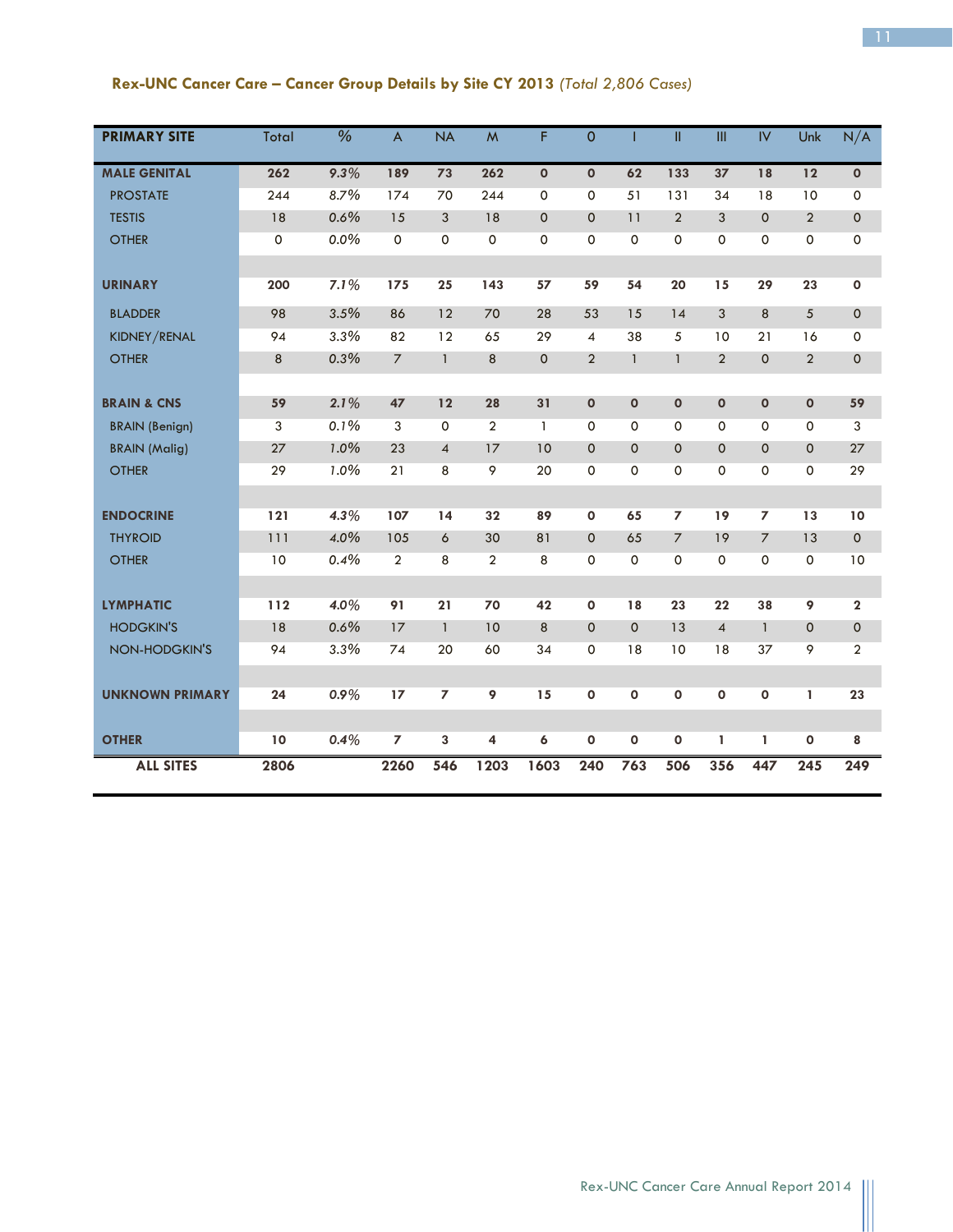An integral component of the Breast Cancer Multidisciplinary Conference at Rex Cancer Center is the discussion of best possible current treatment options for the patient. Treatment decisions are based on a review of the patient's clinical information, National Comprehensive Cancer Network (NCCN) guidelines, and evidence from relevant studies, any available Rex and UNC clinical trials, and consensus among case conference multidisciplinary and interdisciplinary participants.

Rex's research nurse team screens all patients discussed in conference for clinical trial eligibility. Research nurses actively participate in the discussion, clarifying eligibility issues related to diagnosis, stage, and important medical history, including prior cancers and prior treatment. If the patient is deemed eligible and the physician and patient would like to consider a clinical trial as an option for treatment, the research nurse will assist the physician in presenting details of the study therapy to the patient and family.

Rex is able to offer clinical trial opportunities to patients treated at Rex Cancer Center in Raleigh, as well as Rex Cancer Center of Wakefield. Rex has the following trials ongoing for breast cancer in 2014 *(Some are now closed to accrual, but participants are still being treated and followed):*

| <b>NSABP</b><br>$B-43$ | A Phase III Clinical Trial Comparing Trastuzumab Given Concurrently with Radiation Therapy and Radiation<br>Therapy Alone for Women with HER2 + (Positive) Ductal Carcinoma In Situ Resected by Lumpectomy                                                                                                         |
|------------------------|--------------------------------------------------------------------------------------------------------------------------------------------------------------------------------------------------------------------------------------------------------------------------------------------------------------------|
| <b>NSABP</b><br>$B-47$ | Phase III Randomized Trial of Adjuvant Therapy Comparing Chemotherapy alone (6 cycles of Docetaxel<br>plus Cyclophosphamide or 4 cycles of A/C followed by weekly Paclitaxel) to Chemotherapy plus<br>Trastuzumab in Women w/ Node-Positive or High Risk Node-Negative HER2-Negative Low invasive breast<br>cancer |
| <b>NSABP</b><br>$B-49$ | A Phase III Clinical Trial Comparing the Combination of Docetaxel Plus Cyclophosphamide to Anthracycline-<br>Based Chemotherapy Regimens for Women with Node-Positive or High-Risk Node-Negative, HER2-<br><b>Negative Breast Cancer</b>                                                                           |
| <b>SWOG</b><br>1007    | Phase III, Randomized Clinical Trial of Standard Adjuvant Endocrine Therapy $+/-$ Chemotherapy in Patients<br>with 1-3 Positive Nodes, Hormone Receptor-Positive and HER-2 Negative Breast Cancer with Recurrence<br>Score (RS) of 25 or Less                                                                      |
| <b>SWOG</b><br>1207    | Phase III Randomized, Placebo-Controlled Clinical Trial Evaluating the Use of Adjuvant Endocrine Therapy<br>+/- One Year of Everolimus in Patients with High Risk, Hormone Receptor-Positive and HER2-Negative<br><b>Breast Cancer</b>                                                                             |
| <b>ATEMPT</b>          | A Randomized Ph II Study of adjuvant Trastuzumab emtansine (T-DM1) vs Paclitaxel in combination with<br>Trastuzumab for Stage 1 HER2-positive Breast Cancer (ATEMPT Trial)                                                                                                                                         |
| <b>MA.32</b>           | A Phase III Randomized Trial of Metformin vs. Placebo on Recurrence and Survival in Early Stage Breast<br>Cancer (Blinded Study)                                                                                                                                                                                   |
| A211201                | Change in Mammographic density on Metformin: A companion study MA.32                                                                                                                                                                                                                                               |
| <b>MA.32F</b>          | Behavioral Mechanisms of Fatigue in Patients Treated on NCIC CTG MA.32                                                                                                                                                                                                                                             |
| <b>EL112LAB</b>        | North American Breast Cancer Groups Biospecimen Bank for determinants of Late Relapse in Operable<br><b>Breast Cancer</b>                                                                                                                                                                                          |

For 2015, Rex Oncology Research will partner with UNC on several breast cancer clinical trials, including a new study aimed at evaluating the effects of a home-based exercise program to address treatment induced fatigue. The study author, Dr. Hyman Muss of UNC, received a prestigious award from the Kay Yow Foundation this year to conduct this important research in women over age 65.

#### *Clinical Trial Accruals:*

- *The CoC requires Comprehensive Community Cancer Programs (CCCP) to accrue patients to clinical trials. (Minimum Requirement for a CCCP is 4% / Commendation = 6%)*
- *Rex Cancer Clinical Research program accrued 27% of patients (analytic cases) in 2013 to a treatment, prevention, or epidemiological clinical trial.*

*The Rex Cancer Clinical Research Program continues to meet and exceed this requirement which demonstrates the program's continual commitment to best practice, quality and advanced care.*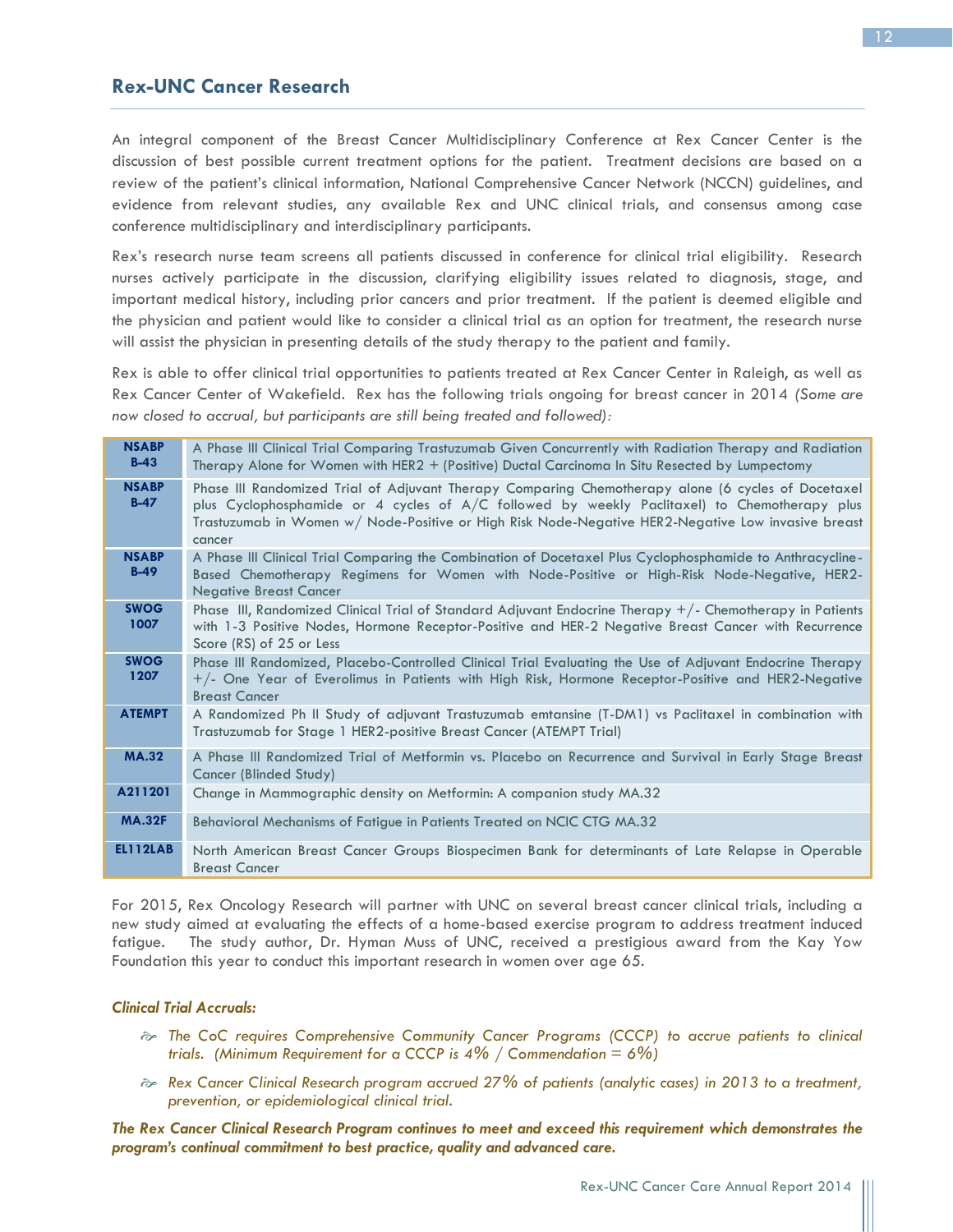# **Rex Comprehensive Breast Care Program**

From discovery to recovery, Rex Healthcare's Comprehensive Breast Care Program takes care of patients. The program offers a full range of treatment and support services with a team of physicians, expert staff and a support network dedicated to caring for each individual patient.

Certified by the American College of Surgeons as a Comprehensive Community Cancer Center and accredited by the National Accreditation Program for Breast Care Centers, Rex meets national standards for excellent breast care and has a long-standing tradition of treating patients with the latest technology and compassionate care.

*The Rex Comprehensive Breast Care Program provides services along the entire oncology continuum from prevention and early detection to treatment and survivorship.* 

Rex Cancer outreach programs provide men and women with a variety of services to help keep them informed so they can take better care of themselves and their families. Rex Cancer Center provides resources at numerous health fairs throughout the year to provide information to the community and increase awareness of cancer prevention, detection and treatment. Interactive workshops and presentations are also provided to educate adults about the early detection of cancer. In 2014, over 10,000 individuals received information through the Rex Cancer outreach programs.

**Brothers and Sisters of Rex** is a program that combines awareness about breast, prostate and colorectal cancer. The lay health volunteer group of both men and women shares information in the community about prevention and early detection of these cancers. The specially trained volunteers make a commitment to provide local citizens with the most current health information and support resources at workshops, health fairs, businesses, churches, community service groups and other community events.

**Save Our Sisters of Rex** is a subset of Brothers and Sisters of trained volunteers from the community and Rex who have made a commitment to provide local citizens with the most current breast health information, resources and support. Many members of the Save Our Sisters team are breast cancer survivors. This group

has been providing information on early detection of breast cancer to Wake and surrounding counties for over 15 years. The group's goal is to increase awareness of breast cancer and promote age-appropriate mammogram screenings throughout the community.

Save Our Sisters of Rex provides education and information at workshops, businesses, community service groups, health fairs, churches and neighborhood salons through the Pink Tote Campaign. The Annual Pink Tote campaign provides information to women about breast health and offers support in a comfortable setting.

During the month of October, Save Our Sisters' members visit hair and nail salons across the communities. After the clients are educated by one of the SOS members, they receive a pink tote containing pertinent information and incentive items.



Rex-UNC Cancer Care Annual Report 2014



# **Prevention**

#### **Community Outreach**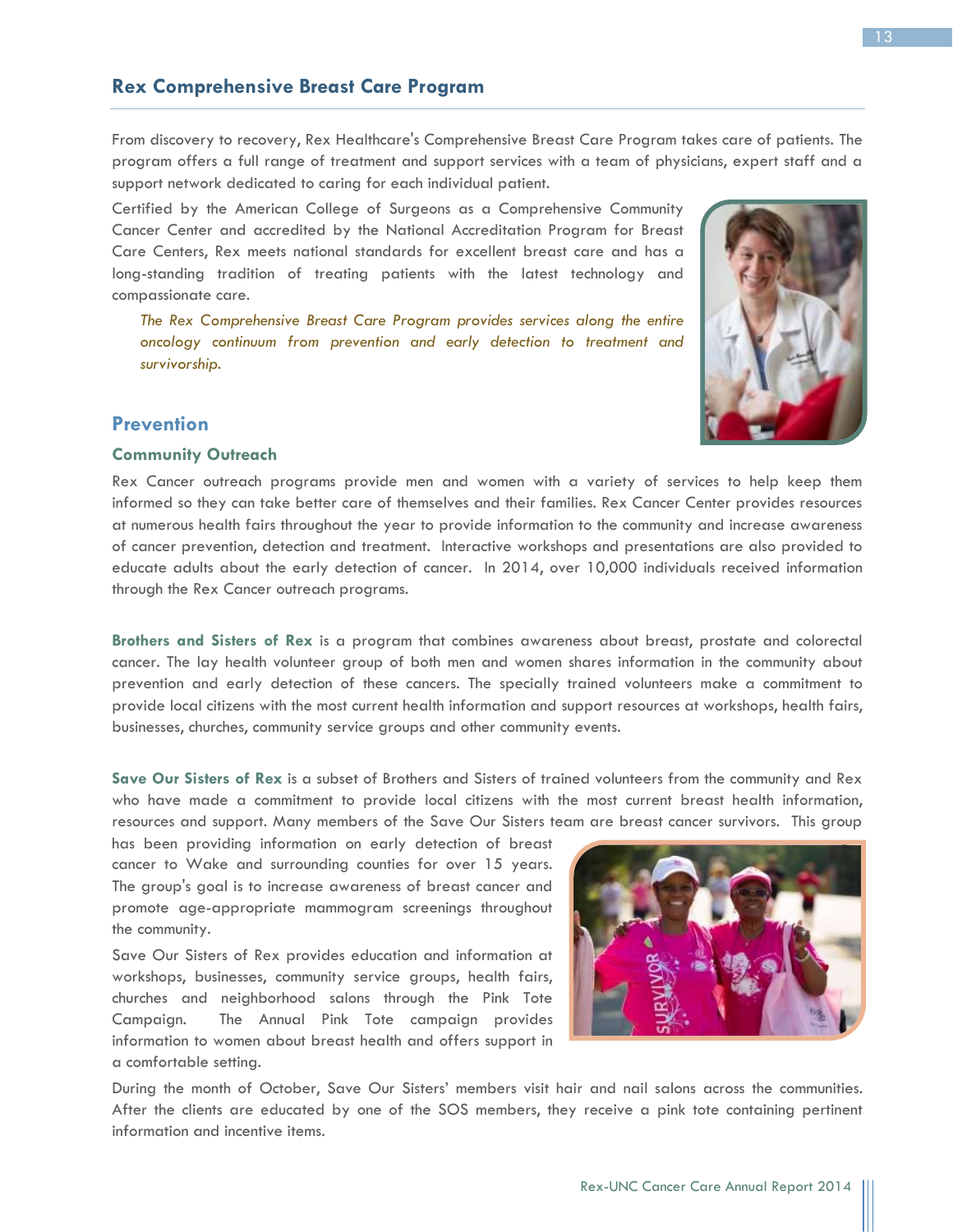#### **Breast Imaging & Diagnostics**

Rex offers a wide scope of breast imaging services for women, including digital mammography, tomosynthesis, ultrasound and Breast MRI. All Rex mammography equipment is certified by the Food and Drug Administration and accredited by the American College of Radiology. All breast imaging at Rex is

reviewed and interpreted by board-certified radiologists. Rex Healthcare opened a new Breast Care Center in June 2013, with increased ease of access and privacy for patients.

*Digital mammography services are available at five convenient locations: Rex Breast Care Center, near Rex Hospital and Rex Mammography Services of Cary, Holly Springs, Wakefield and Knightdale. All locations are departments of Rex Hospital.* 



Digital mammography uses essentially the same mammography system as conventional mammography, but the system is equipped with a digital receptor and a computer instead of a film cassette. With digital view mammography, images are acquired digitally and displayed immediately on the system monitor, providing a clearer and easier to read view for physicians. Rex also offers 3D breast tomosynthesis mammography at Rex Breast Care Center in Raleigh. This new type of mammography produces a 3D image of the breast, allowing radiologists to see more clearly through overlapping breast tissue. The result is a more detailed picture, making breast abnormalities easier to view even in dense tissue.

Breast MRI is used in women at high-risk for developing breast cancer that may need additional imaging evaluation. Breast MRI is also utilized in women diagnosed with breast cancer to provide additional imaging of the affected breast and opposite breast, which often aids in making treatment decisions.

#### **Mobile Mammography**

Rex has been a long-time community provider of Mobile Mammography Services to provide access to highquality screenings. The mobile mammography program provides services to17 counties, including rural areas with limited access to medical care. The mobile units are a particularly important resource for women in rural areas who may not have a mammography facility in their community. Rex Mobile Mammography delivers care regardless of an individual's ability to pay. Rex began operating the first Mobile Mammography Unit in 2001. By 2011, the demand for mobile unit services had grown so much that a second unit was added with the help of community supporters including Revlon and the Kay Yow Cancer Fund. By 2014, the original unit had logged over 100,000 miles in the 13 years since it first hit the road. It was replaced with the help of



community supporters who were again vital in making the new unit a reality. In 2013 the Mobile Mammography Units provided 5,392 mammograms. Nearly half, 2,365, were provided free of charge to individuals in need through the Rex Mammography Certificate Program.

#### **Mammography Assistance Program**

The Rex Mammography Assistance Program provides screening mammograms, diagnostic mammograms, and breast ultrasounds

at no charge to qualified uninsured women. The program is offered at two stationary sites and on the two Mobile Mammography Units. Women who receive a free screening mammogram through the program are also eligible to receive free diagnostic imaging. In addition, women may qualify for the program through a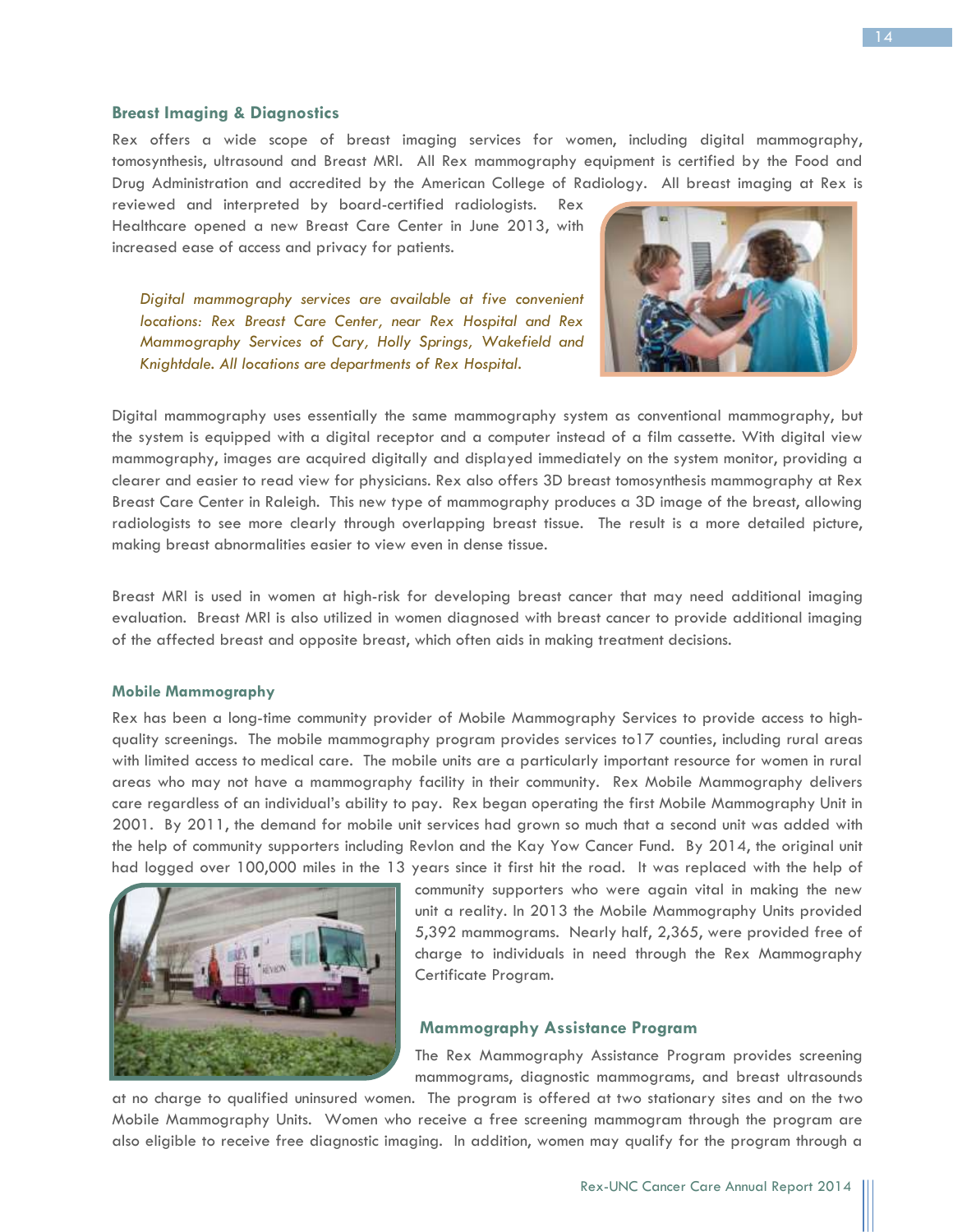physician's referral for a diagnostic mammogram without having an initial screening mammogram. Rex and Komen for the Cure have partnered together on the Mammography Assistance Program for eight years. The number of women served continues to grow. During the 2013-2014 grant period the program provided free screening mammograms to 2,804 women.

#### **Diagnostic Procedures**

The Rex Breast Care Center provides diagnostic biopsies via ultrasound or mammography guidance for individuals that need additional evaluation of any areas identified on imaging. Ultrasound guided and stereotactic, or mammography guided, biopsies are completed by board-certified radiologists with the assistance of specially trained mammography and ultrasound technologists. All patients are scheduled for in-person results of the biopsies 48-hours after the original procedure. A Patient Care Nurse Navigator assists with care coordination of patients with a positive diagnosis and is present when the results are received.



# **Rex Multidisciplinary Breast Cancer Management**

Specialists at Rex treat breast cancer with a multidisciplinary approach through the Rex Multidisciplinary Breast Cancer Program. That means physicians from different specialties work together to coordinate care for each patient. Radiologists, surgeons, pathologists and oncologists meet to discuss the best treatment options for each patient's disease, lifestyle and goals.

#### **Breast Multidisciplinary Case Conference**

A weekly conference, established in July of 2013, brings together a team of disease experts that provide a blend of strong clinical and system knowledge to optimize patient care. Attending the conference are radiologists, pathologists, surgeons, medical oncologists, radiation oncologists, dieticians, social workers, research nurse, and nurse navigator(s). While most patient cases presented come through consult encounters, patients may also self-refer to the program after having heard of the service. The patient case is prepped by members of the Rex Cancer Specialty Center team to include Patient Care Nurse Navigators, Medical Office Assistants and Technology Assistants to ensure that all applicable information is gathered and accessible for the case discussion. Each patient case is presented, with time to ensure all related participants provide input to add to the multidisciplinary care plan.



# **Rex Physician Practices**

#### **Rex Surgical Services**

Rex Healthcare is the leading surgery provider in Wake County, performing more than 35,000 surgeries a year. More than \$32 million has been invested in Rex's operating rooms to include state-of-the-art equipment and digital technology.

*Rex offers some of the best surgical technology in Wake County and the southeastern United States.*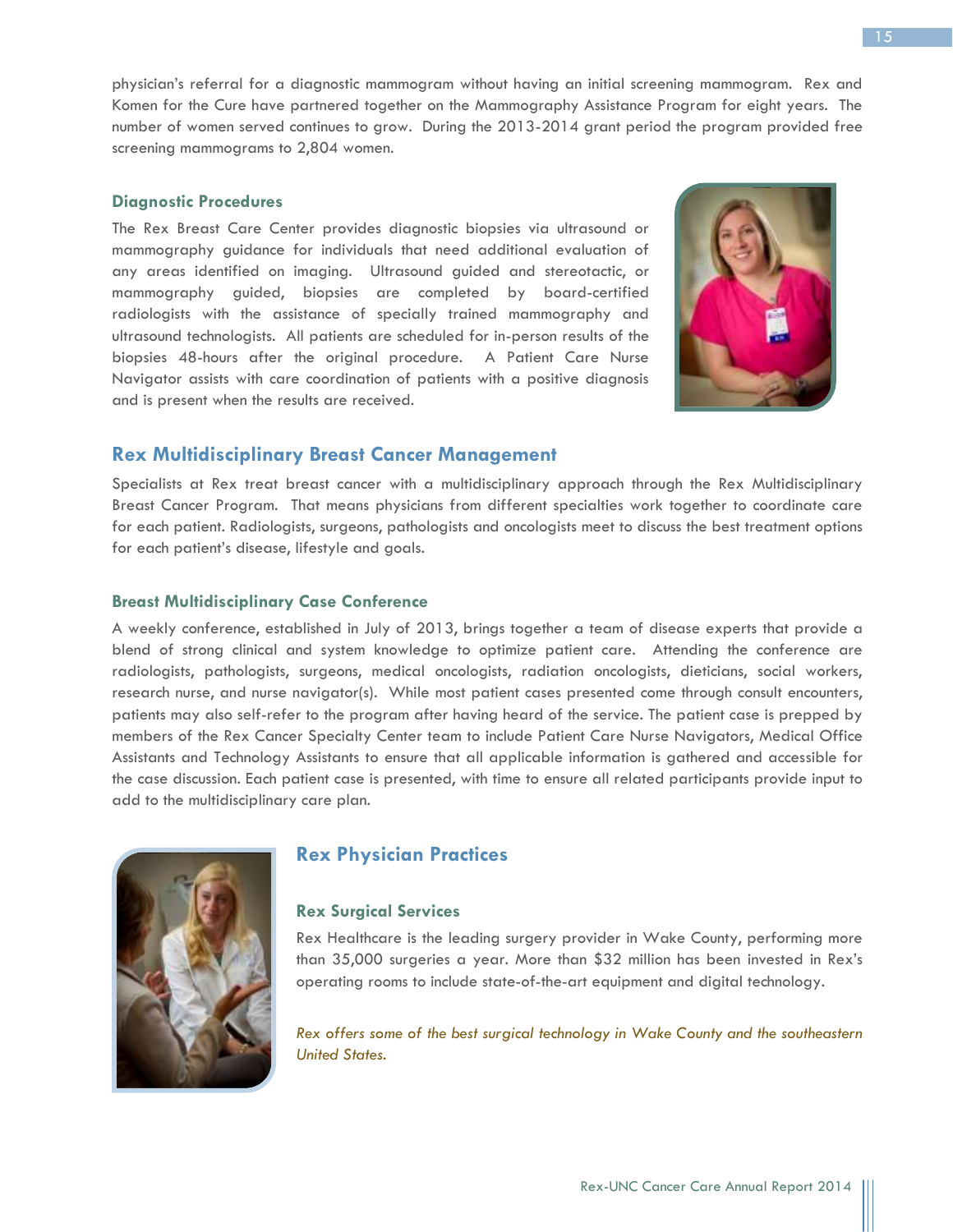#### **Rex Hematology Oncology Associates**

Rex physicians have been serving Raleigh and surrounding areas for more than 20 years. Rex Hematology Oncology Associates was created with patients in mind, offering comprehensive cancer and hematology care.

The team, led by board-certified renowned physicians in the field of hematology and oncology, uses the latest technologies and treatments to provide a broad scope of services and the highest quality of care to patients.

The service includes an extensive team of highly skilled, credentialed and compassionate medical oncology care professionals including: Advanced



practitioners, oncology certified nurses, oncology pharmacists, patient chemotherapy educators, and medical technologists.

Patients are served throughout the Triangle at five different locations: *Raleigh, Blue Ridge, Wakefield, Cary, and Garner.* 

- *Jeremiah C. Boles, MD*
- *Jeffrey M. Crane, MD, FACP*
- *Roy Cromartie, MD*
- *Nirav S. Dhruva, MD*
- *Charles F. Eisenbeis, MD, PhD*
- *Maha A. Elkordy, MD, MPH*
- *Alan D. Kritz, MD*
- *Brendan D. McNulty, MD*
- *Susan G. Moore, MD*
- *Lola A. Olajide, MD*
- *Paramjeet Singh, MD*
- *JoEllen C. Speca, MD*
- *Robert S. Wehbie, MD, PhD, FACP*
- *Mark Yoffe, MD*

#### **Rex/UNC Radiation Oncology**

Also serving the Raleigh and surrounding areas for more than 20 years, Rex/UNC Radiation Oncology was created with the comprehensive cancer and radiation care needs of our patients in mind. Led by boardcertified renowned physicians in the field of radiation oncology, the team uses the latest technologies and

treatments to provide a broad scope of services and the highest quality of care to patients.

The service includes an extensive team of highly skilled, credentialed and compassionate radiation oncology care professionals including: Physicists, dosimetrists, radiation therapists, and oncology certified nurses.



Patients are served throughout the Triangle at four different locations: *Raleigh, Wakefield, Smithfield, and Clayton.*

- *Roger F. Anderson Jr., MD*
- *Courtney M. Bui, MD*
- *John Fakiris, MD*
- *Douglas A. Fein, MD*
- *Leroy George (Pete) Hoffman Jr., MD*
- *Charles W. Scarantino, MD, PhD*
- *Nathan C. Sheets, MD*
- *Justin J. Wu, MD*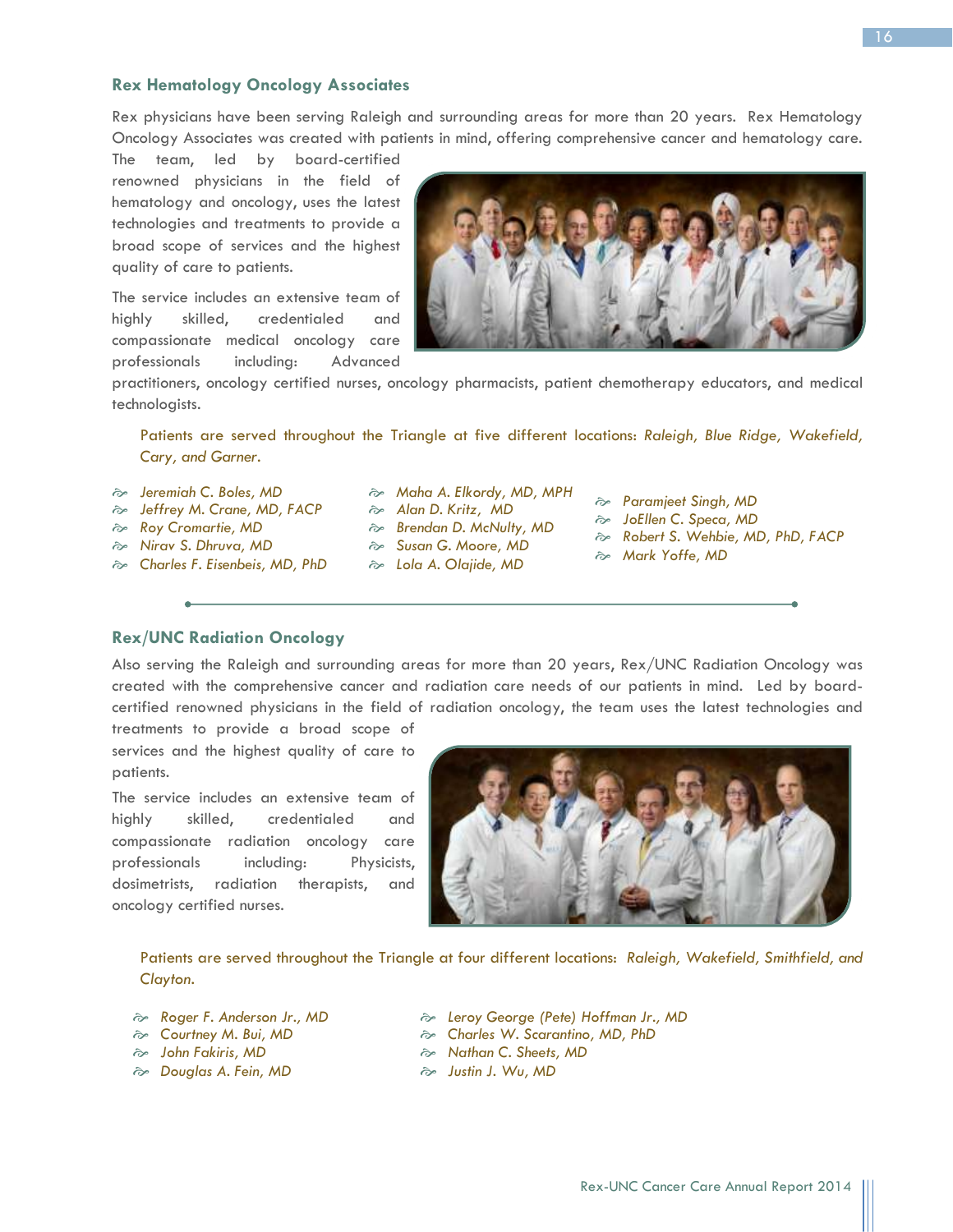#### **Rex Surgical Specialists**

Rex Surgical Specialists has provided comprehensive breast care to the women of the Triangle for more than 60 years and continues to be one of the area's leading breast surgery providers. The focus is on complete care of the woman with breast concerns. The specialists offer education, discussion, counseling, and individualized treatment planning to women with benign, suspicious, and



malignant breast diseases.

Providing compassionate expert care in a supportive environment, the physicians provide many services in the office setting, allowing for more prompt diagnosis. The program offers extensive experience and training in all of the advanced breast cancer treatment modalities.



Services include: Mammogram review, breast ultrasound, minimally invasive breast biopsy, partial breast radiation, breast conservation therapy, lumpectomy, mastectomy, sentinel node biopsy, coordination of multidisciplinary care, breast disease education and prevention.

Patients are served throughout the Triangle at multiple locations including: *Raleigh, Wakefield, Knightdale, and coming soon to Duraleigh Road, adjacent to the Rex Breast Center*

*David B. Eddleman, MD, FACS Rachel N. Goble, DO Thomas W. Maddox, MD, FACS*

#### **Patient Navigation**

The Patient Care Navigation program was started at Rex in 2004 with a priority focus on Breast Cancer. Since then the program has grown to provide services to multiple cancer diagnoses. The program consists of seven nurse navigators *(four Breast, two Lung, and one GI)* who provide a variety of services to ensure that patients and their families receive high-quality, coordinated care as they move through the diagnostic and treatment phases of cancer care. The role of navigation involves providing education, support, resource coordination, and advocacy for the patient. By working in a collaborative manner with other health care professionals and departments, the navigator is able to ensure efficient and timely care is delivered to this patient population. Patients report an increase in satisfaction with their care and a decrease in anxiety with the provision of the liaison services of the navigator. Patients also experience less fragmentation in care as a result of the nurse navigator assisting in removing barriers, engaging other care team members, and translating the medical experience to patients and families.

The Breast Patient Navigator often first meets patients at initial diagnosis in the Rex Breast Care Center. The navigator is also present during initial surgeon or oncologist consultation, if with a Rex physician. During this diagnostic and decision-making time period, the navigator is able to facilitate care by working with other departments to ensure further testing and appointments are scheduled in a timely manner. Importantly, the navigator provides follow-up education and support, informed by the navigator attending these appointments and tests at Rex. The navigator is able to ensure patient needs are continually assessed and that the care plan is adjusted as needed and communicated to those involved.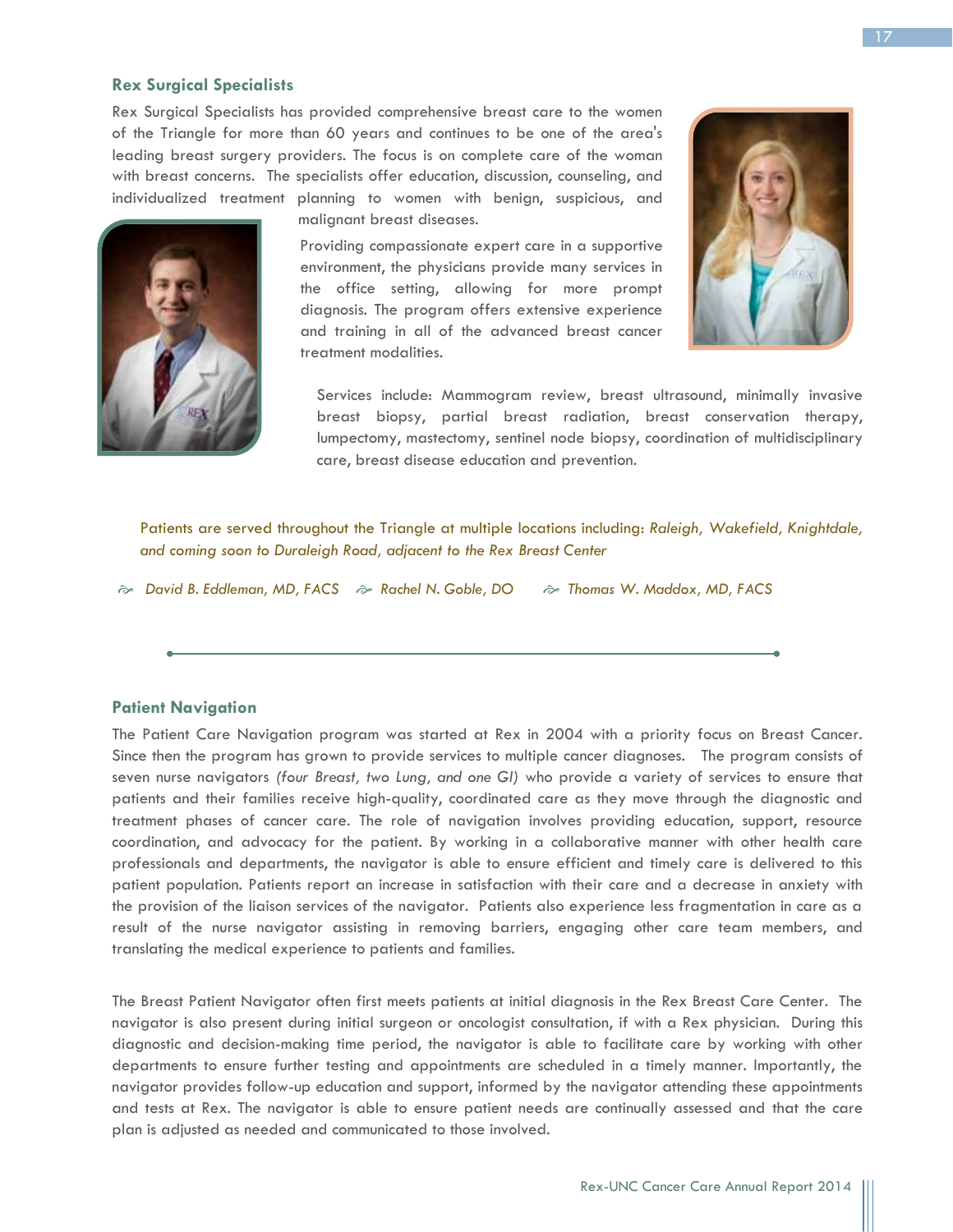*The Rex Breast Navigation Team:* 

- *Joan Freeborn, RN, BSN*
- *Kristin Knott, RN, BSN*
- *Susan Mondo, RN, BSN, CNOR*
- *Leanne LeClair, RN, BSN, CPAN*



#### **Psychosocial Assessment and Management**

A breast cancer diagnosis immediately changes the lives of patients and caregivers. Social workers are available to help guide them through the range of emotions and practical concerns stirred by the diagnosis and to offer support and resources as appropriate. Issues ranging from family relationships, body image, employment complications, housing, transportation assistance and advance care planning are routinely part of a social work assessment. Social workers in the Breast MDC are trained to help identify additional stressors in patients' lives that may compromise their care. In addition to the impact of a cancer diagnosis, patients may have difficulty with transportation to treatment or be unable to afford needed medications. They may have family concerns that prevent their caring for themselves while caring for others. Addressing a patient's emotional health supports comprehensive patient care and relieves some of the pressure on the health care team, too, as questions are answered and resources are accessed to accommodate the patient's needs. The social work team is also available for conversations about advance directives, which may include a values discussion that helps family members address a range of concerns among themselves.

*The Rex Social Work Team:* 

- *Kimberly Fradel, MSW, LCSW, OSW-C*
- *Karen Hansen, MSW*
- *Rose Auman, MSW, Support Services Coordinator*



#### **Nutritional Management**

Fortunately, breast cancer patients are rarely as compromised with their nutritional status as those with some other cancers. When needed, however, the Rex Cancer Center has Registered Dietitians (RDs) on staff at multiple locations, providing expert dietetic advice through nutritional counseling to the higher risk cancer patients treated at Rex. These breast patients are seen on a referral basis and RD intervention can help improve nutrition levels by limiting nutritional imbalances that may occur, affecting quality of life.

*The Rex Registered Dietician Team:* 

- *Patty Marshall, RD, CSO, LDN*
- *Gwyn Hardin, RD, LDN*
- *Suzanne Smith, RD, CSO, LDN (Inpatient Oncology)*

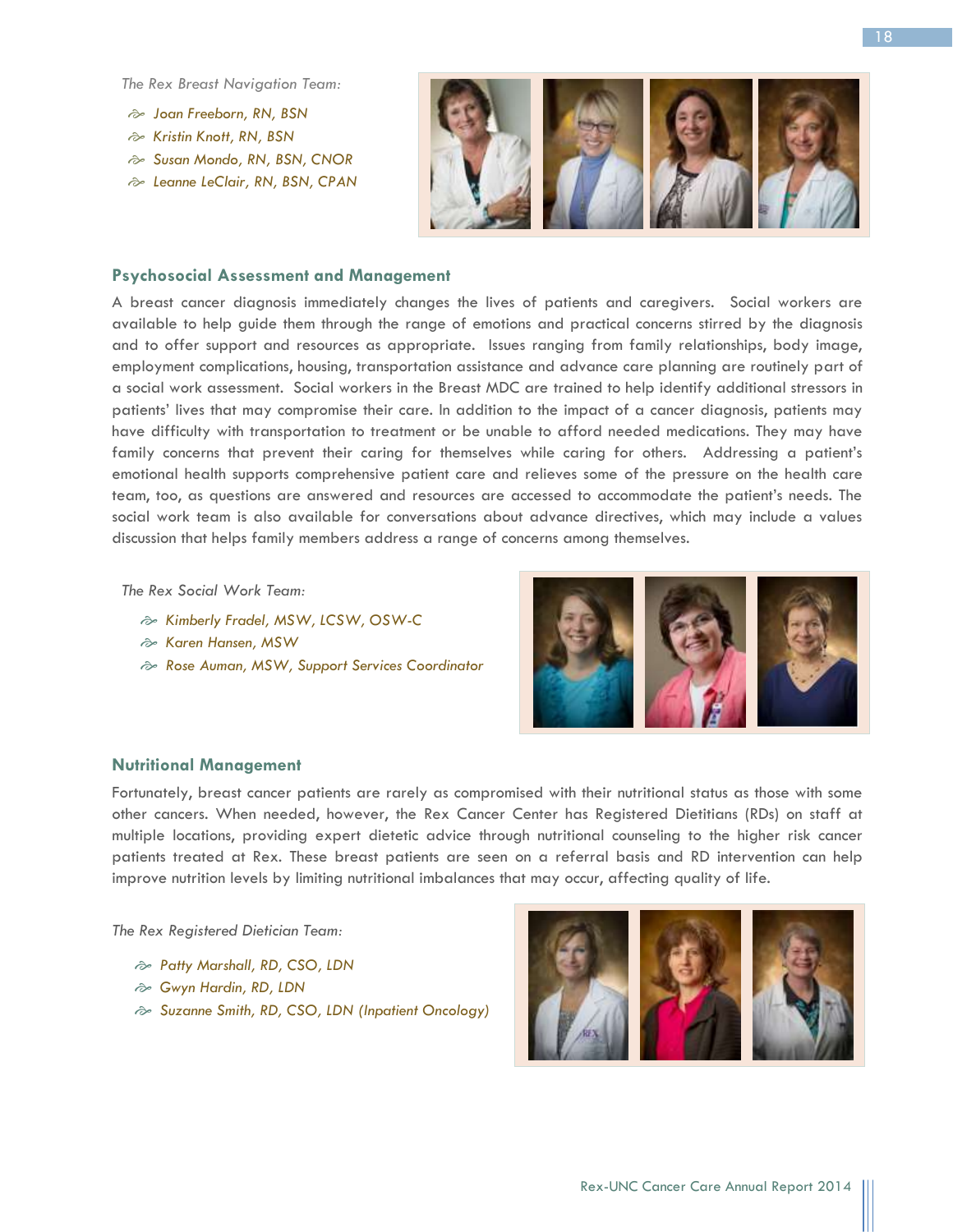# **Support Programs**

Rex Cancer Center offers three support groups for patients and family members and other support programs throughout the year.

# **Cancer Survivors Day**

Rex celebrated the 25th annual Cancer Survivors Day in 2014 with over 700 individuals in attendance. This annual celebration has been hosted by Rex on the nationally designated holiday for patients and families to gather with each other and celebrate the resilience of survivors and their caretakers through the experience of cancer.

The family-friendly event often includes a band, dancing, carnival games and plenty of activities for children. Individuals come and connect with each other and the professionals at Rex Healthcare that have provided care to them and others.



#### **Time of Remembrance**

Rex Cancer Center annually honors family members who have cared for patients that have died over the past year. The service offers time for staff and families to remember patients and to acknowledge their gifts.

#### **Living With & Beyond: Breast Cancer**

An annual update in the management of breast cancer and survivorship issues is presented by Rex Cancer Center to individuals diagnosed with breast cancer. The event is attended by an average of more than twohundred individuals to gain information and connect with others diagnosed. A physician panel is accompanied by other experts to deliver updated information along with question and answer sessions.

# **Support Groups**

# **Sharing Survivorship**

This group offers patients and caregivers an opportunity to connect in a supportive environment as they shift focus from treatment to recovery. Topics include coping with changes since diagnosis, mixed emotions at the end of treatment, relationship changes, reconnection with self, establishing new routine and normalcy, and living with fear of recurrence. Focus is given to personal healing and growth during this time.

#### **Sharing Hope**

This group supports patients who have metastatic disease or who have had a recurrence. Discussions include

the challenges and emotions around serious illness, planning for the future, and the uncertainty of an advanced cancer diagnosis. Participants often share the hopes and important lessons learned from their experience.

#### **kidscan!**

kidscan! is a specially designed support group for children ages 6 to 18 who have a parent or adult caregiver diagnosed with cancer. The program offers a safe, nurturing place for children to learn about cancer



and to develop self-care strategies through planned activities while their parents are in an adult group at the same time. Kids and teens connect with their peers who are going through similar experiences.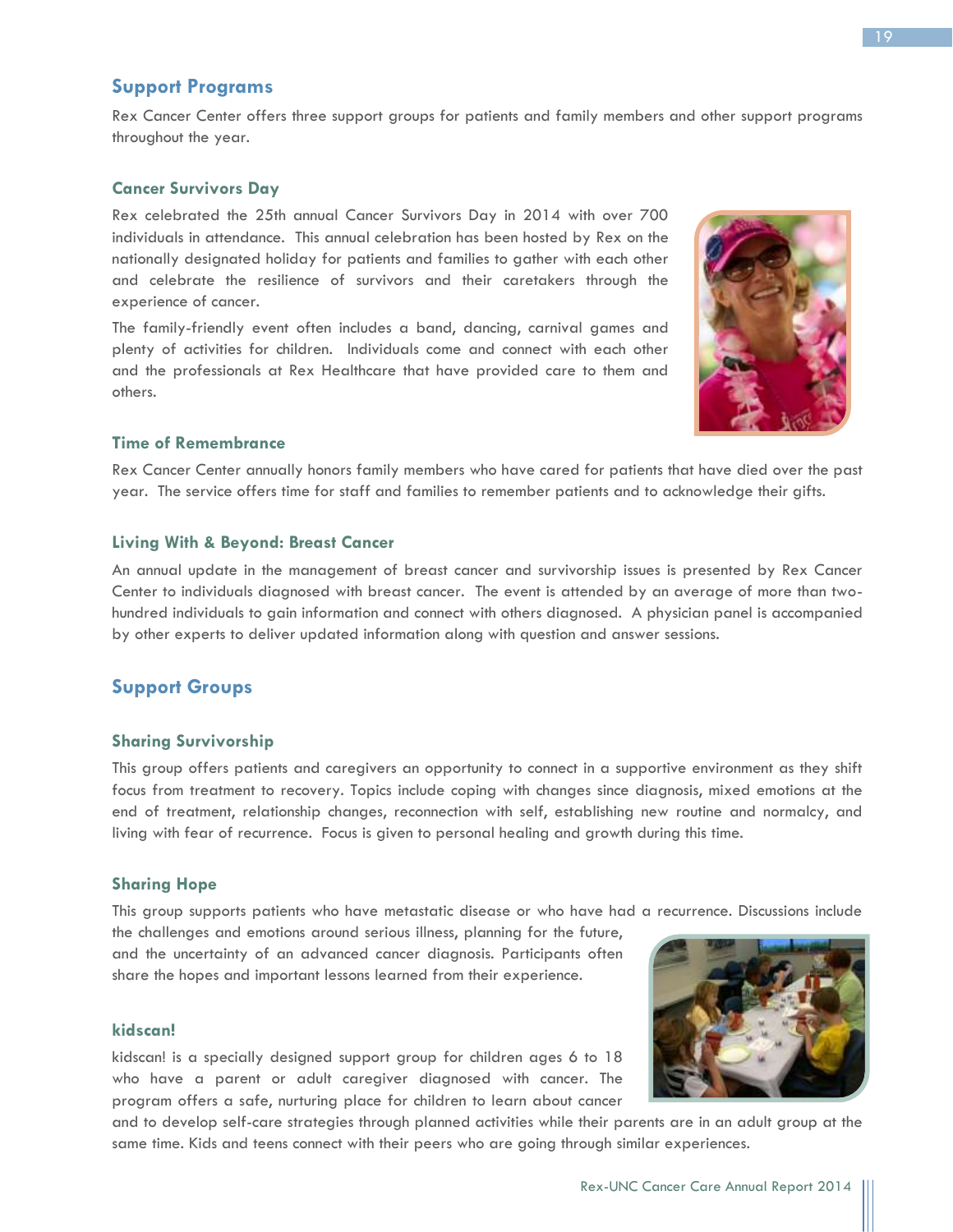# **Wellness**

Research shows that maintaining a healthy weight is important for helping prevent recurrence in hormone sensitive breast cancer because eliminating extra body fat helps reduce extra estrogen that feeds the cancer. Providers routinely recommend Rex Wellness Center and other programs to promote healthy lifestyles.

Rex Wellness Centers offer residents of Raleigh and the Triangle comprehensive medically and professionally supervised health services and fitness programs, complete with the resources and help individuals need to make positive life changes. Rex Wellness conducts a variety of tests and assessments to determine the best wellness plan per individual.

A complete health assessment includes: personal wellness, muscular strength and flexibility, blood pressure and heart rate, muscular endurance, cardio-respiratory fitness and functional movement. Rex Wellness Center staff includes registered dietitians, personal trainers, exercise physiologists, sports medicine professionals and

many others dedicated to guiding members through the steps of a personalized fitness program.

#### **Outpatient Cancer Rehabilitation and Lymphedema Therapy**

People undergoing cancer treatment often need skilled rehabilitation to help offset some of the health issues they face as a result of treatment or the cancer itself. The cancer rehabilitation program, in collaboration with Rex Cancer Center, is designed to combat fatigue and other side effects brought on by chemotherapy, radiation, surgery and other cancer treatments.

Cancer rehabilitation includes a skilled evaluation by a licensed physical or occupational therapist. They assess range of motion, strength and endurance level, or other capabilities as needed. Therapists take a special interest in helping improve the quality of life for cancer patients.

They work one-on-one with the patient and provide extensive education and strategies to help with extreme fatigue, lymphedema, decreased strength and range of motion, inability to perform daily activities or "chemo brain."

Lymphedema is chronic swelling due primarily to a failure or blockage of the lymphatic system. Treatment consists of a short- and long-term technique called Combined Decongestive Therapy (CDT), recognized as the most effective and least invasive approach to the treatment of lymphedema.

- $\Leftrightarrow$  Evaluation by a specially trained therapist
- Manual Lymphatic Treatment (MLT)
- Compression bandaging and compression garments
- Therapeutic exercise
- $\approx$  Skin and nail care

At Rex Outpatient Rehabilitation, a licensed therapist who has been extensively and specially trained in CDT performs lymphedema treatment.

Patients are served throughout the Triangle at multiple locations including: *Raleigh, Wakefield, Knightdale, Garner and Cary.*